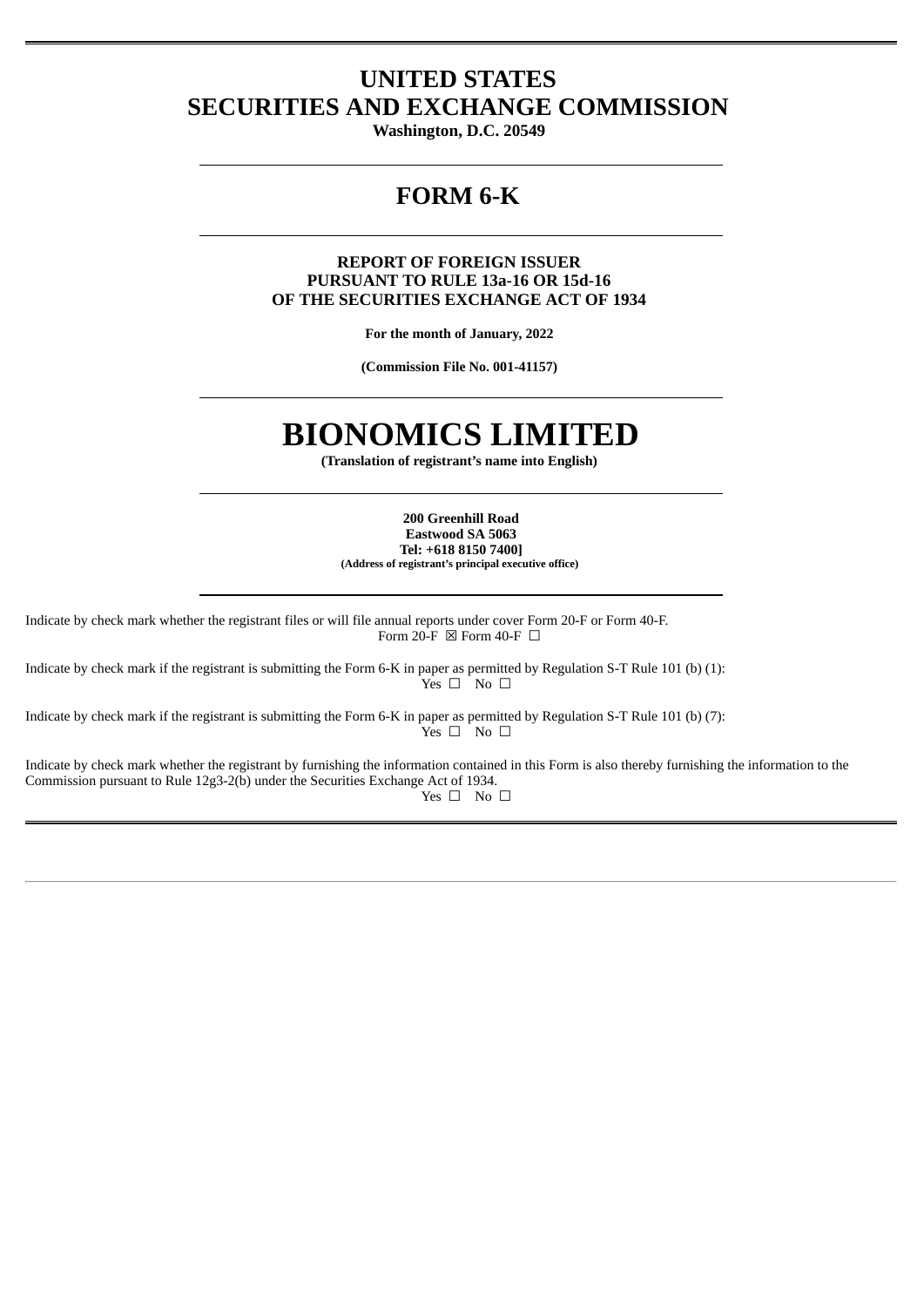On February 23, 2022 Bionomics Limited (the "Company") lodged with the Australian Securities Exchange (ASX), as required by the laws and regulations of Australia, "Bionomics Limited half-year information - December 31, 2021", including the half-year report of the Company. The Announcement is furnished herewith as Exhibit 99.1 to this report on Form 6-K.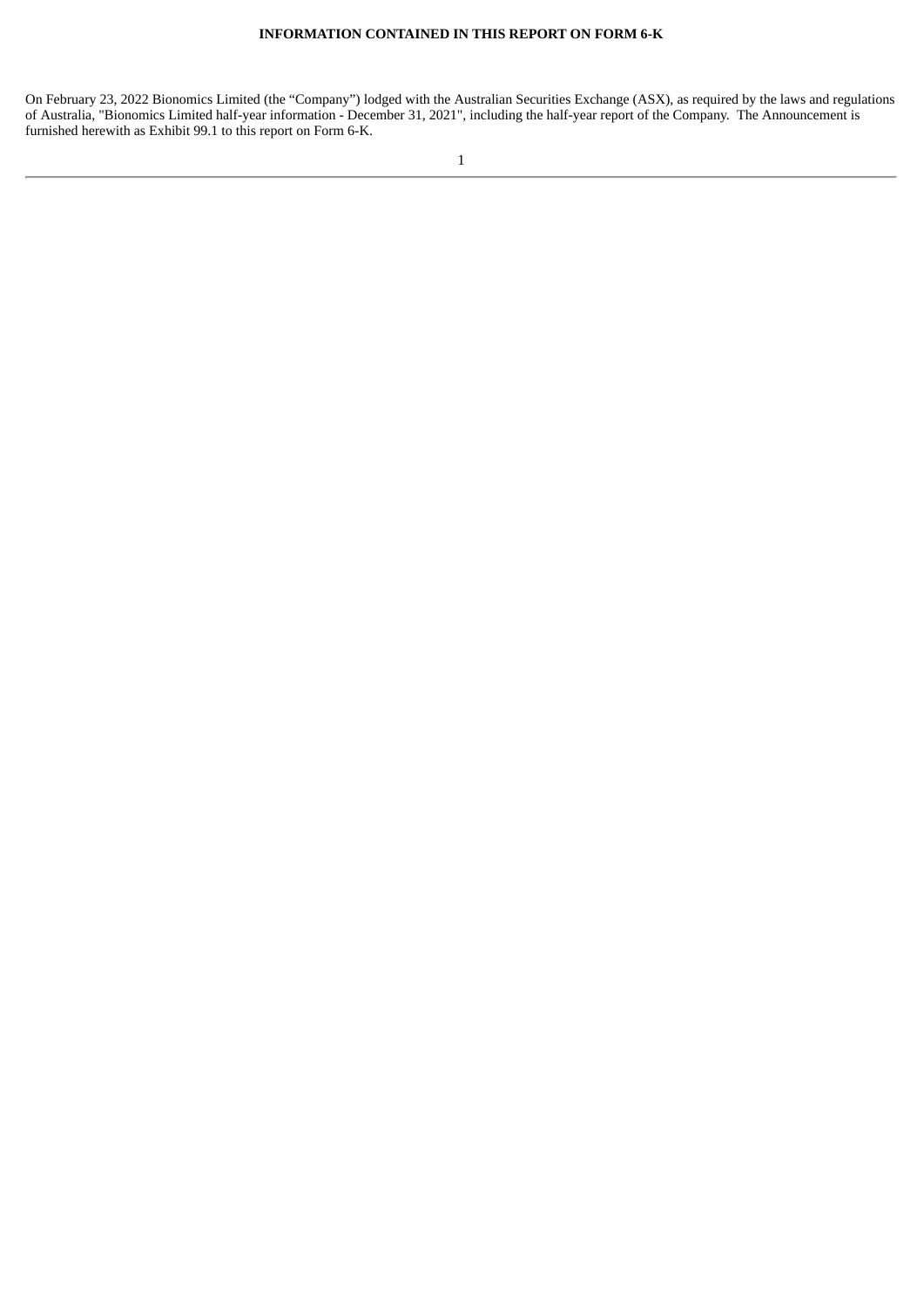| Exhibit | <b>Description</b>                            |
|---------|-----------------------------------------------|
| 99.1    | ASX Half-Year Information - December 31, 2021 |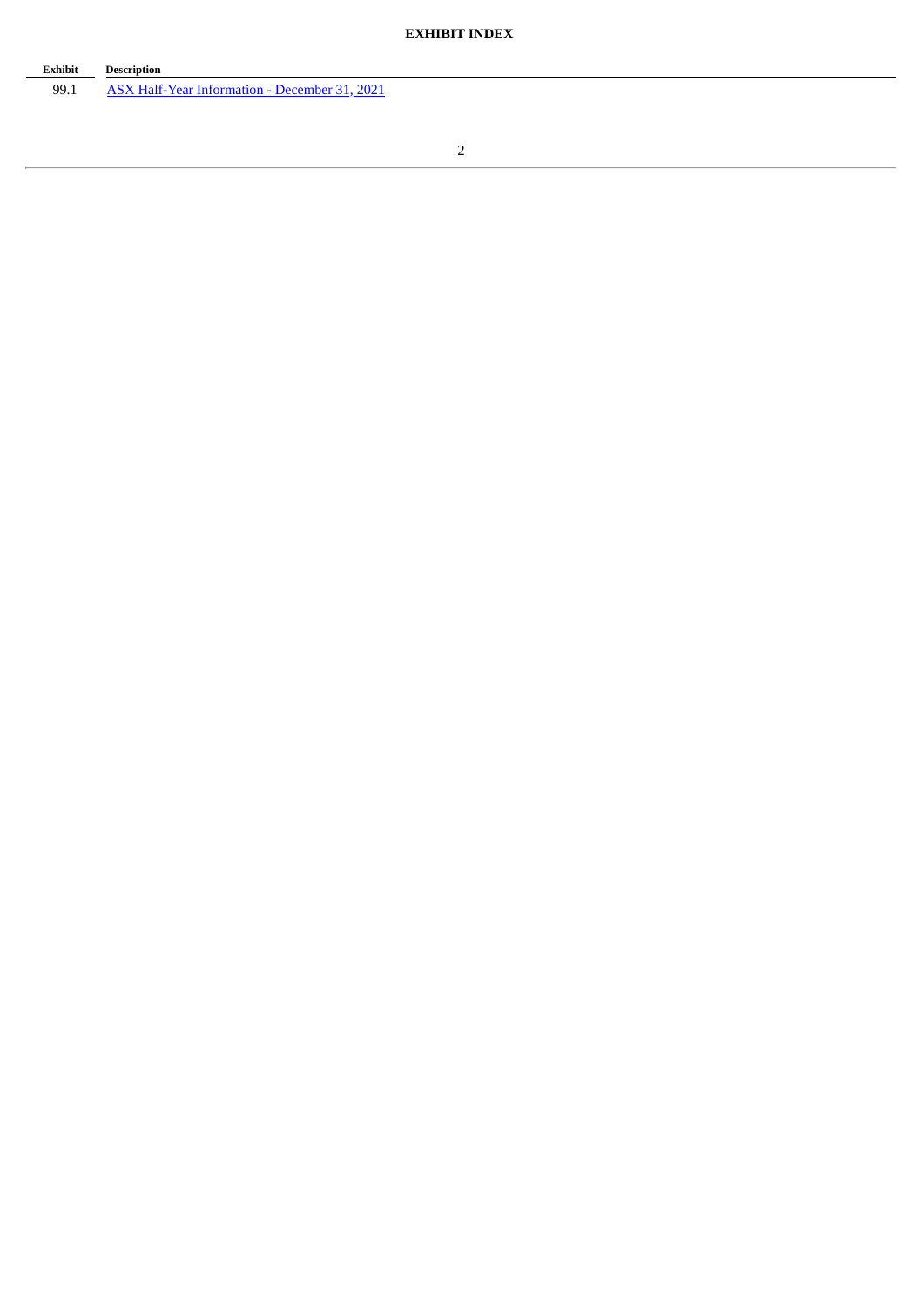## **SIGNATURES**

Pursuant to the requirements of the Securities Exchange Act of 1934, the registrant has duly caused this report to be signed on its behalf by the undersigned, thereto duly authorized.

## **Bionomics Limited** (Registrant)

| By:    | /s/ Errol De Souza    |
|--------|-----------------------|
| Name:  | Errol De Souza, Ph.D. |
| Title: | Executive Chairman    |

Date: February 23, 2022

3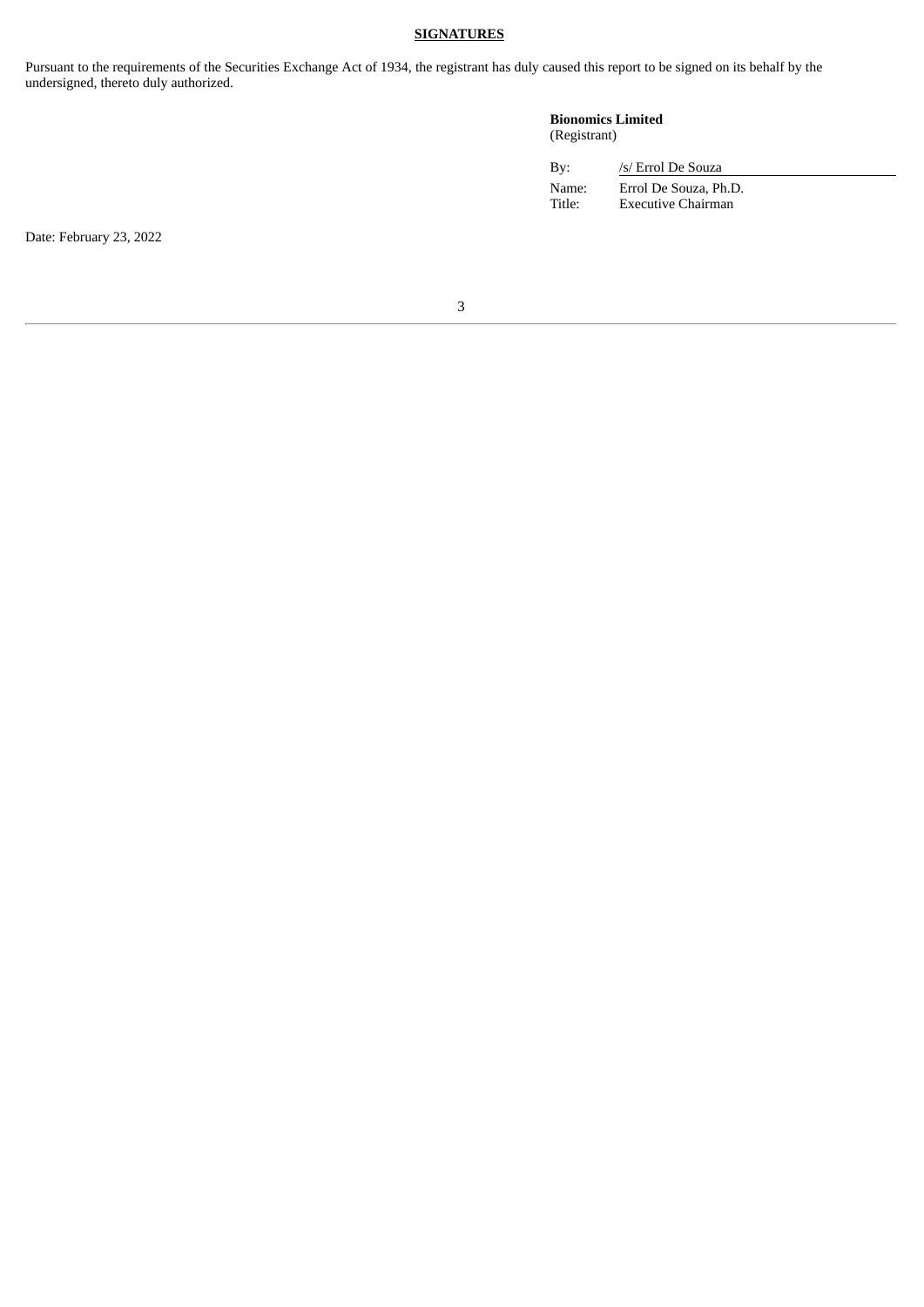

# <span id="page-4-0"></span>**BIONOMICS LIMITED**

ASX half-year information – 31 December 2021

Lodged with the ASX under Listing Rule 4.2A

| <b>Contents</b>                               | Page |
|-----------------------------------------------|------|
| <b>Results for Announcement to the Market</b> | າ    |
| <b>Announcement</b>                           | 3    |
| <b>Half-year Report</b>                       | 6    |

Page 1 of 26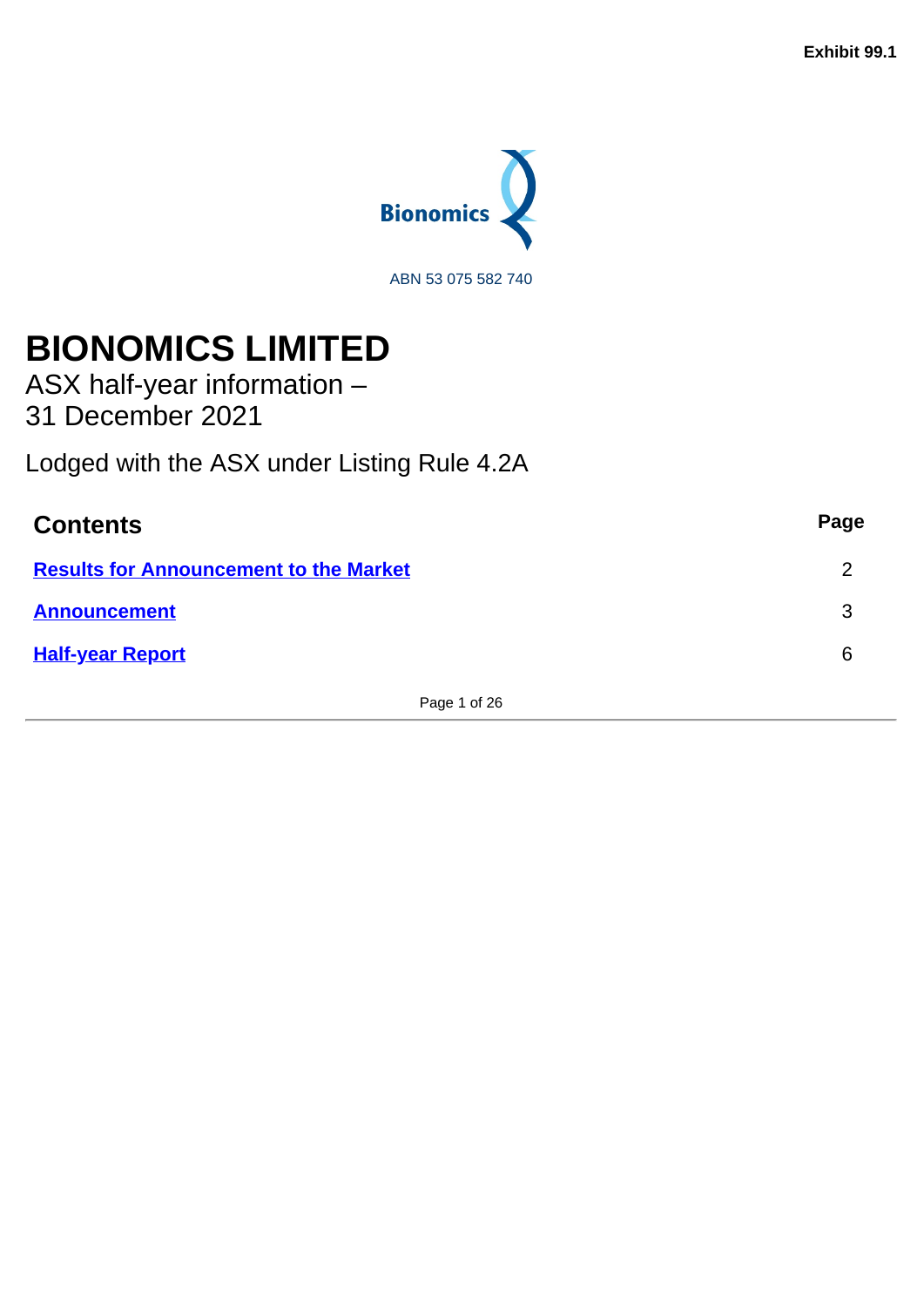<span id="page-5-0"></span>**Results for announcement to the market**

|                                                                        |              |            |    | <u>A\$</u> |
|------------------------------------------------------------------------|--------------|------------|----|------------|
| Cash and cash equivalents at 31 December 2021 from 30 June<br>2021     | increased by | 41.6%      | to | 40,351,584 |
| Net operating cash outflows for the period                             | increased by | 887.2%     | to | 12,839,159 |
| Net investing cash inflows for the period                              | increased by | 1.052.0%   | to | 614.315    |
| Net financing cash inflows for the period                              | increased by | 907.4%     | to | 24.575.866 |
| Loss for the half-year before income tax from continuing<br>operations | increased by | 11.959.8%  | to | 13.148.561 |
| Loss for the half-year after tax                                       | increased by | 102.400.7% | to | 13.053.471 |

# **Explanation of cash and cash equivalents position as at 31 December 2021**

Closing cash and cash equivalents is in line with expectations, with net funds raised through share issues and used to continue to progress the BNC210 development and pay operating expenditure.

## **Explanation of operating outflows**

Net cash outflows from operating activities increased during the period due to;

- not receiving the research and development incentives for the year ended 30 June 2021, as the Company has not lodged the claim for the year ended 30 June 2021 due to discussion with AusIndustry to enable our expenditure for the current PTSD clinical trial to be approved as eligible expenditure; and
- an increase in payments to suppliers and employees, due to increased activities and a decrease in interest paid as a result of repaying the bank and equipment loans during April 2021.

# **Explanation of net investment inflows**

Net cash inflows from investing activities increased during the period as a result of an increase in proceeds from other financial assets (term deposits) and sale of plant and equipment.

#### **Explanation of net financing inflows**

Net cash inflows from financing activities increased during the period as a result of net proceeds from share issues received and a decrease in borrowing and principal elements of leases repayments.

# **Explanation of net loss from ordinary activities after tax**

The increase in half-year loss principally reflects the reduction in other income (decrease in research and development incentive), other (losses) and gains (decrease in the change in fair value of contingent consideration and unfavourable movement in foreign exchange rates), increase in research and development expenses, administration expenses and offset by a reduction in occupancy expenses.

#### **Dividends / distributions**

Bionomics Limited does not propose to pay any dividends for the half-year ended 31 December 2021.

# **NTA Backing**

|                                               | Half-year               |                         |  |
|-----------------------------------------------|-------------------------|-------------------------|--|
|                                               | <b>31 December 2021</b> | <b>31 December 2020</b> |  |
| Net tangible asset backing per ordinary share | 2.90 cents              | $(0.85)$ cents          |  |

Page 2 of 26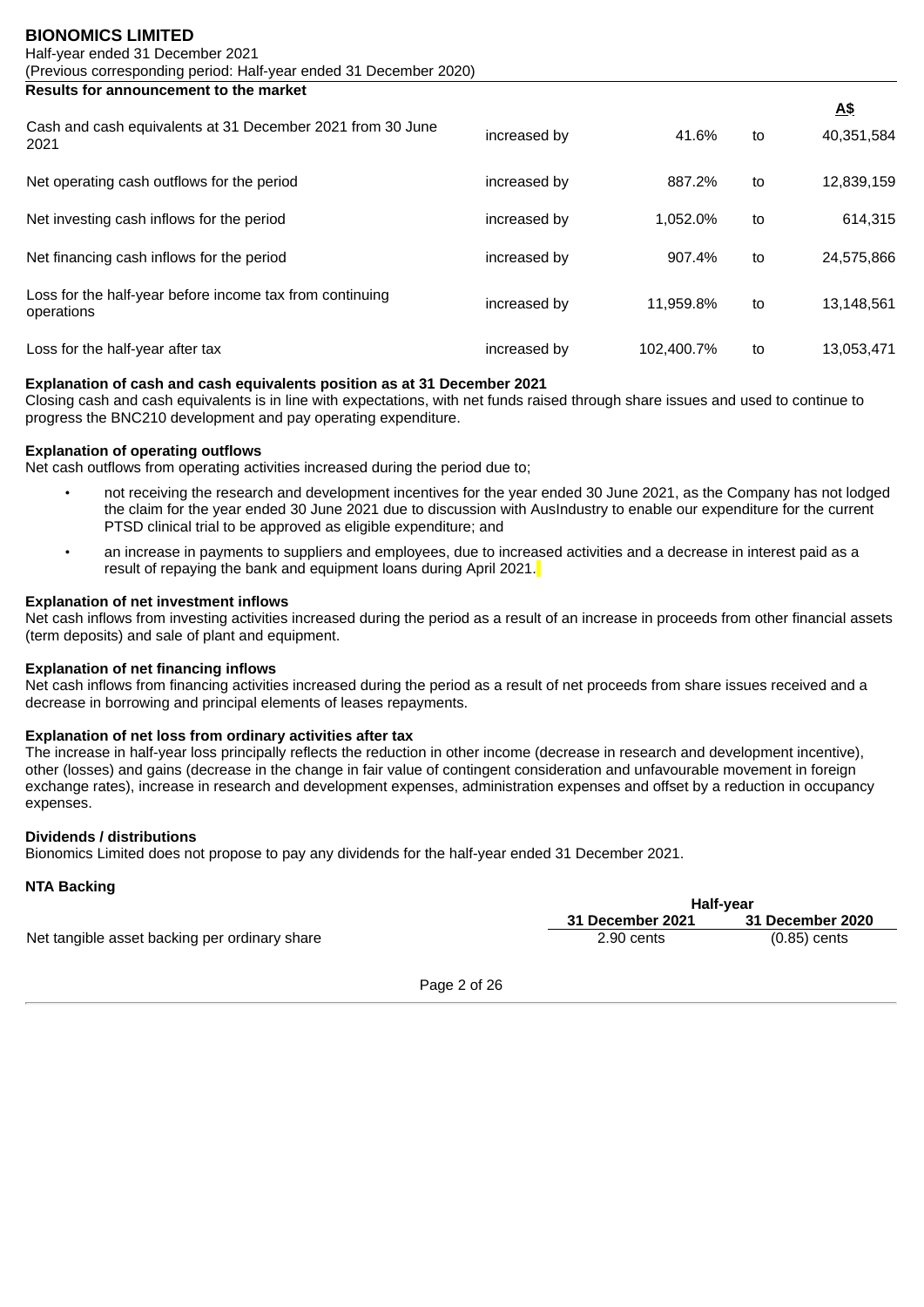

<span id="page-6-0"></span>**ASX ANNOUNCEMENT 23 February 2022**

# **BIONOMICS' HALF-YEAR REPORT**

Adelaide, Australia: Bionomics Limited (ASX: BNO, Nasdaq: BNOX), today announced its half-year report for the half-year ended 31 December 2021. The half-year ending 31 December 2021 represented a transformational period for Bionomics in which the Company made great strides on multiple fronts including the areas of pipeline progress and advancements, capital raising and implementation of corporate strategic initiatives getting the Company back on a renewed value-driving trajectory to create long-term shareholder value.

In the area of internal pipeline progress and advancements, in July 2021 the Company announced that it had initiated a Phase 2b trial (the ATTUNE Study) to evaluate the tablet formulation of BNC210 in patients with Post-Traumatic Stress Disorder (PTSD) with topline results expected in CY1H 2023. The ATTUNE Study is a randomised, double-blind, placebo-controlled, multi-centre Phase 2b clinical trial with a 12-week treatment period conducted at around 25 clinical sites in the U.S., recruiting approximately 200 patients with PTSD.

In September 2021, the Company announced that, as part of its broader pipeline expansion strategy and based on anti-anxiety signals in Generalised Anxiety Disorder patients, it had started preparing for initiation of a study by year end to evaluate its lead clinical compound, BNC210, as an acute treatment for Social Anxiety Disorder (SAD). In November 2021, the Company received U.S. Food and Drug Administration (FDA) clearance to proceed with evaluating BNC210 for the acute treatment of SAD in a Phase 2 clinical trial (the PREVAIL Study) and in December 2021, the U.S. FDA granted Fast Track designation to the program for the acute treatment of SAD and other anxiety-related disorders.

In early January 2022, the Company announced that it had initiated its Phase 2 PREVAIL Study to evaluate BNC210 for the acute treatment of SAD, with topline results expected by the end of 2022. The PREVAIL Study is a randomised, double-blind, placebocontrolled, multi-centre Phase 2 clinical trial with a single dose treatment, conducted at around 15 to 20 clinical sites in the U.S. and recruiting approximately 150 patients with SAD.

Whilst the internal focus and current research and development spend is restricted to CNS programmes, Bionomics continues limited activities to maximise the value of its legacy oncology programs through divestment and/or out-licensing of both BNC101 and BNC105. Of the non-core legacy oncology assets, the exclusive license agreement of BNC101 to Carina Biotech continued to make advancements and is expected to move forward into clinical development in late 2022. The Memorandum of Understanding the Company entered into in February 2021 with EmpathBio for exploring a potential combination of BNC210 and EMP-01 (an MDMA derivative) for the treatment of PTSD continued to progress in animal feasibility studies.

Page 3 of 26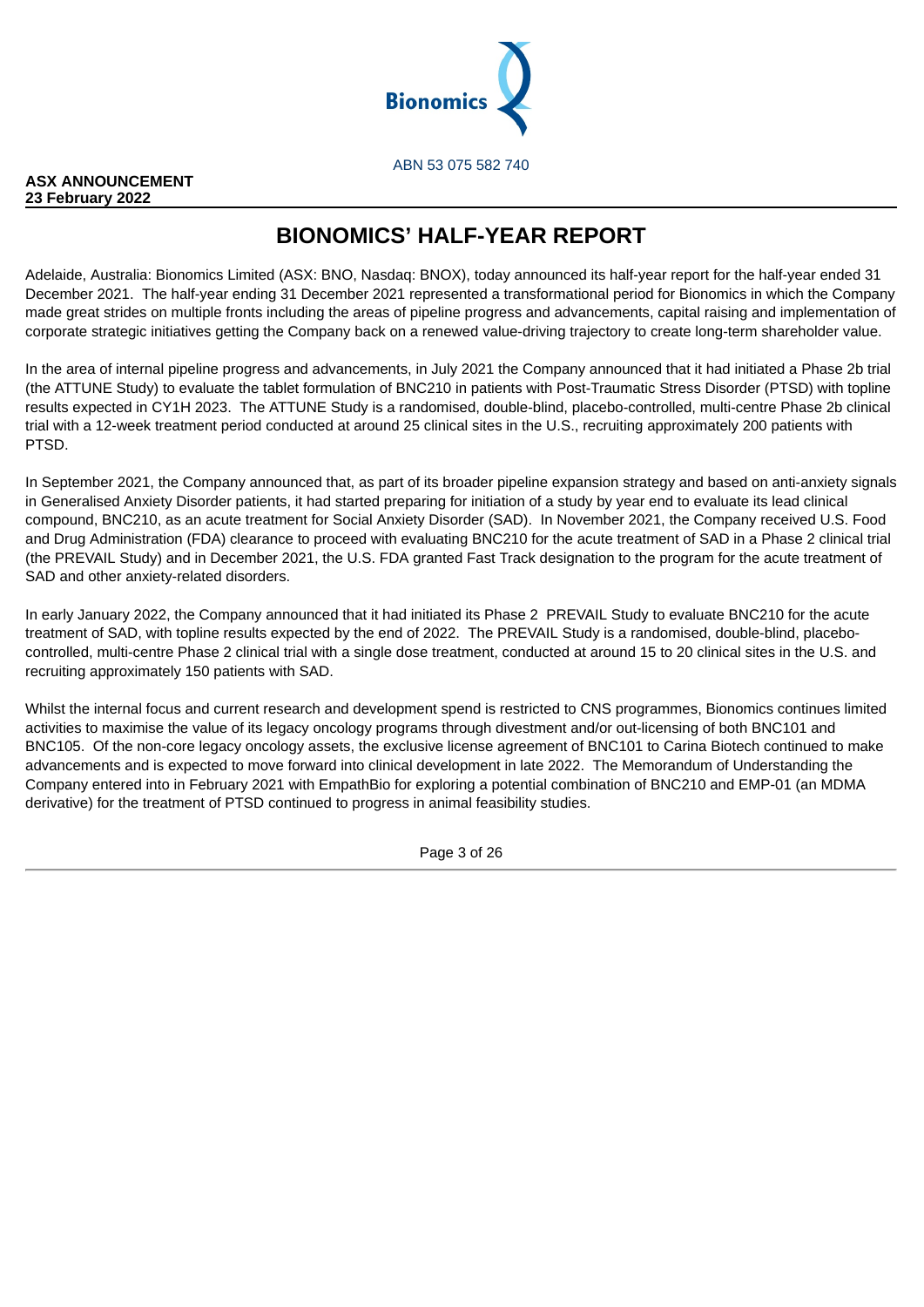Bionomics also continued to see progress in its continuing partnership with Merck & Co (known as MSD outside the United States and Canada) to develop α7 receptor positive allosteric modulators (PAMs) targeting cognitive impairment in Alzheimer's disease with two compounds undergoing Phase 1 safety and biomarker clinical trials.

The Company has also achieved several important capital raising and corporate strategic initiative milestones over the six-month period.

In August 2021, the Company announced that it planned to conduct an initial public offering in the United States (the Offering) of American Depositary Shares (ADSs) and concurrent listing of ADSs on Nasdaq. In December 2021, the Company announced the pricing and close of its the Offering of 1,622,000 ADSs, each representing 180 ordinary shares of Bionomics, at an initial public offering price of US\$12.35 per ADS.

The gross proceeds from the Offering were US\$20 million, before deducting underwriting discounts and commissions, and other offering expenses payable by Bionomics. The amount raised after deducting underwriting discounts and commissions, and other offering expenses was A\$22.2 million. The ADSs began trading on the Nasdaq Global Market on 16 December 2021 under the ticker symbol "BNOX". The Company granted the underwriters a 30-day option to purchase up to an additional 243,300 ADSs at the public offering price per ADS, less underwriting discounts.

On 6 January 2022, the underwriters exercised in full the underwriters' option to purchase additional ADSs and 243,300 ADSs were issued at US\$12.35 per ADS raising gross proceeds of US\$3.0 million. The net proceeds received were US\$2.8 million after deducting underwriting discounts and commissions.

The total gross proceeds from the Offering were US\$23.04 million, before deducting underwriting discounts and commissions and other offering expenses payable by Bionomics.

Following the closing of the Offering, Bionomics participated virtually in the Nasdaq Stock Market Closing Bell virtual ceremony in celebration of its ADSs trading on the Nasdaq Global Market under the ticker symbol "BNOX".

The Board of Directors underwent several changes over the half-year ended 31 December 2021. In July 2021, the Company announced the appointment of Mr Miles Davies as a Non-Executive Director to the Board of Bionomics Limited, replacing Dr. Srinivas Rao as the second Board nominee of Apeiron Investment Group Ltd (Apeiron) under the Subscription Agreement dated 1 June 2020 between the Company and Apeiron.

On 31 December 2021, the Company announced the resignation of Mr Mitchell Kaye as a Non-Executive Director of the Board of Bionomics Limited effective 31 December 2021. Mr Kaye resigned under the terms of the agreement through which he was appointed in November 2018, as nominee of BVF Partners LP under the Placement Agreement dated 9 November 2018.

The Company's cash balance at 31 December 2021 was A\$40.35 million (30 June 2021: A\$28.50 million).

Page 4 of 26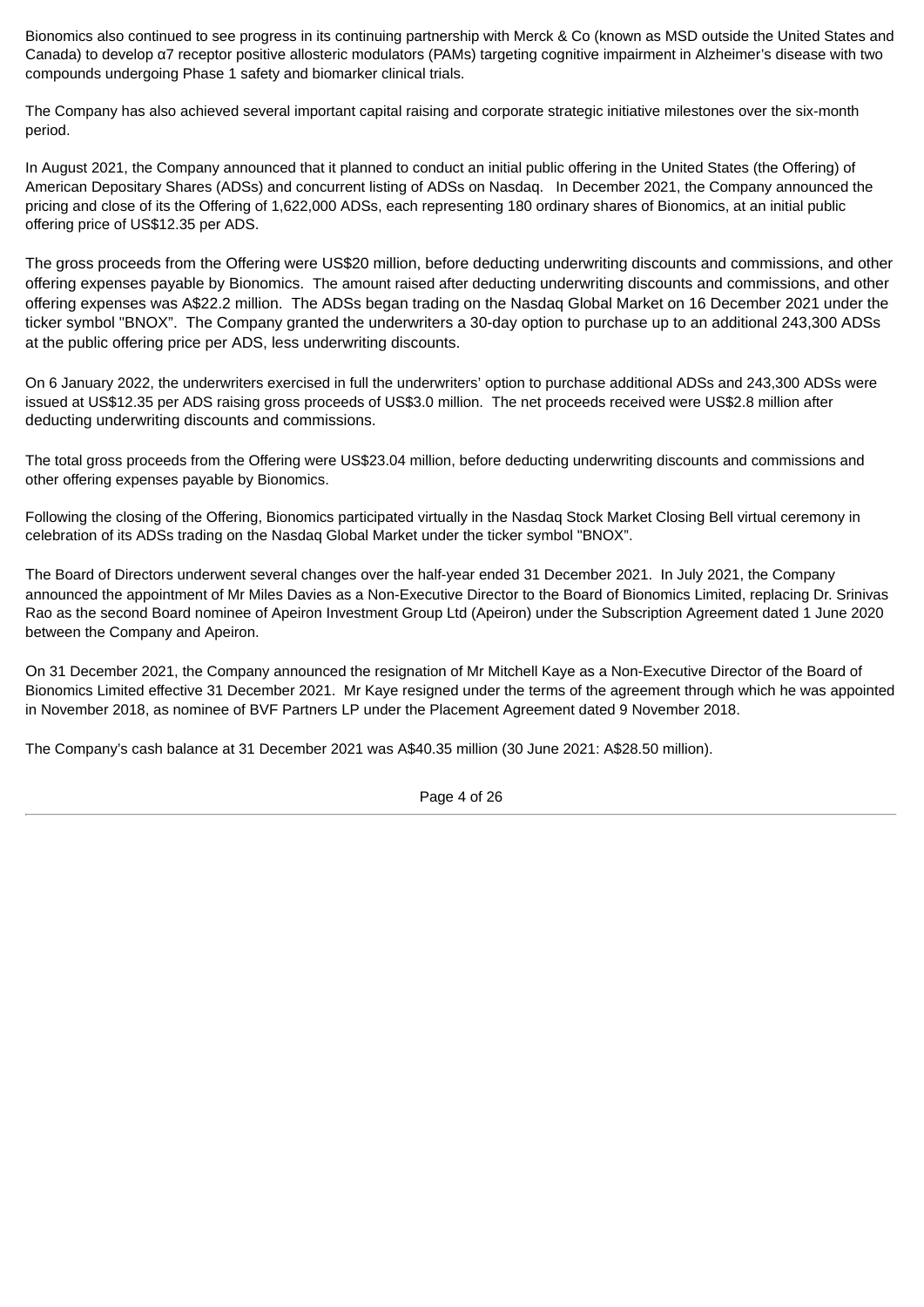# **FOR FURTHER INFORMATION, PLEASE CONTACT:**

**Bionomics Limited Bionomics Limited** Adrian Hinton **Ms Suzanne Irwin** Acting Chief Financial Officer<br>
+61 8 8150 7400<br>
+61 8 8150 7400 ahinton@bionomics.com.au

 $+61881507400$ <br>CoSec@bionomics.com.au

#### **About Bionomics Limited**

Bionomics (ASX:BNO, NASDAQ:BNOX) is a clinical-stage biopharmaceutical company developing novel, allosteric ion channel modulators designed to transform the lives of patients suffering from serious central nervous system (CNS) disorders with high unmet medical need. Bionomics is advancing its lead drug candidate, BNC210, an oral, proprietary, selective negative allosteric modulator of the α7 nicotinic acetylcholine receptor, for the acute treatment of Social Anxiety Disorder (SAD) and chronic treatment of Post-Traumatic Stress Disorder (PTSD). Beyond BNC210, Bionomics has a strategic partnership with Merck & Co, Inc (known as MSD outside the United States and Canada) with two drugs in early-stage clinical trials for the treatment of cognitive deficits in Alzheimer's disease and other central nervous system conditions.

www.bionomics.com.au

#### **Factors Affecting Future Performance**

This announcement contains "forward-looking" statements within the meaning of the U.S. federal securities laws. Any statements contained in this announcement that relate to prospective events or developments, including, without limitation, statements related to the Offering are deemed to be forward-looking statements. Words such as "believes," "anticipates," "plans," "expects," "projects," "forecasts," "will" and similar expressions are intended to identify forward-looking statements. There are a number of important factors that could cause actual results or events to differ materially from those indicated by these forward-looking statements. The Company undertakes no obligation to publicly update any forward-looking statement, whether as a result of new information, future events, or otherwise. Actual results could differ materially from those discussed in this ASX announcement.

Page 5 of 26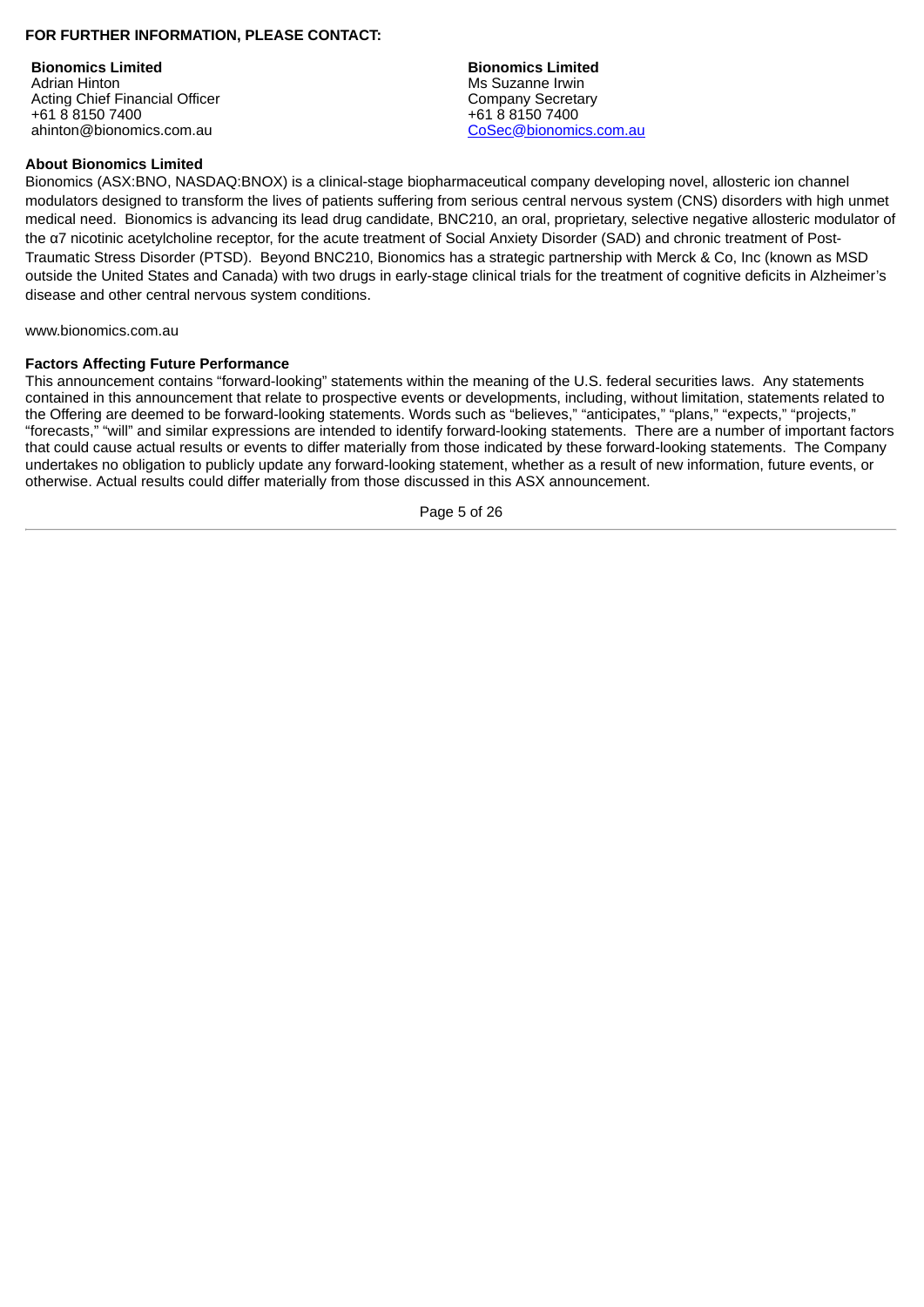

# **BIONOMICS LIMITED**

<span id="page-9-0"></span>Half-Year Report – 31 December 2021

| <b>Contents</b>                                                                | Page |
|--------------------------------------------------------------------------------|------|
| <b>Directors' Report</b>                                                       | 7    |
| <b>Auditor's Independence Declaration</b>                                      | 12   |
| <b>Consolidated Statement of Profit or Loss and Other Comprehensive Income</b> | 13   |
| <b>Consolidated Statement of Financial Position</b>                            | 14   |
| <b>Consolidated Statement of Changes in Equity</b>                             | 15   |
| <b>Consolidated Statement of Cash Flows</b>                                    | 16   |
| <b>Notes to the Consolidated Financial Statements</b>                          | 17   |
| <b>Directors' Declaration</b>                                                  | 24   |
| <b>Independent Auditor's Review Report to the Members</b>                      | 25   |

This interim financial report does not include all the notes of the type normally included in an annual financial report. Accordingly, this report is to be read in conjunction with the annual report for the year ended 30 June 2021.

Page 6 of 26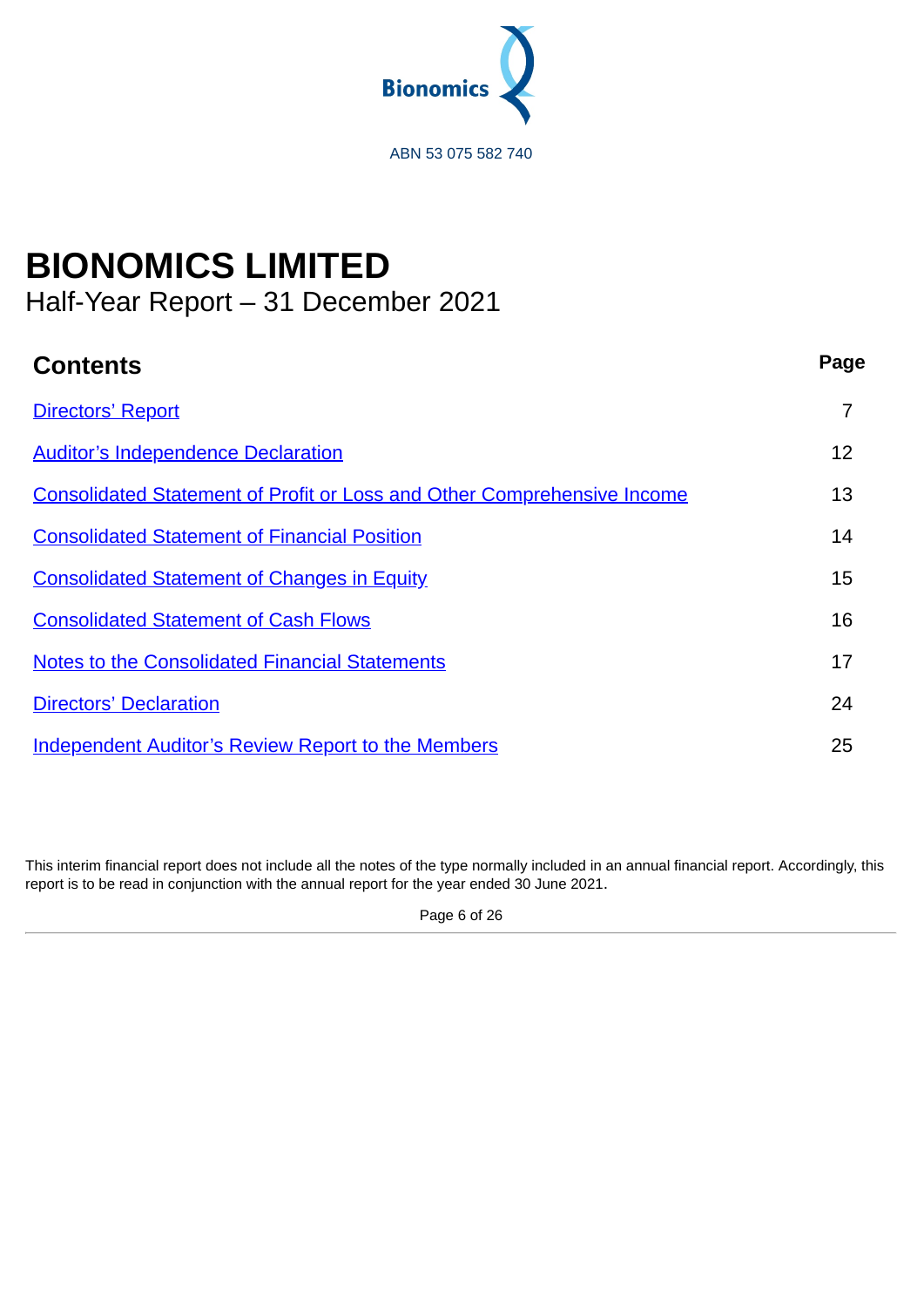<span id="page-10-0"></span>Directors present their report on the consolidated entity (the Group) consisting of Bionomics Limited (the Company) and the entities it controlled at the end of, or during, the half-year ended 31 December 2021. In order to comply with the provisions of the Corporations Act 2001, the Directors report as follows:

# **DIRECTORS**

The names of the Directors of the Company during or since the end of the half-year:

- Dr Errol De Souza, Executive Chairman
- Mr David Wilson, Non-Executive Director
- Mr Alan Fisher, Non-Executive Director
- Mr Aaron Weaver, Non-Executive Director
- Dr Jane Ryan, Non-Executive Director
- Dr Miles Davies, Non-Executive Director, appointed 1 July 2021
- Mr Mitchell Kaye, Non-Executive Director, resigned on 31 December 2021

# **PRINCIPAL ACTIVITIES**

The principal activities of the Group during the period include the development of novel drug candidates focused on the treatment of central nervous system disorders (CNS).

# **DIVIDENDS**

The Directors do not propose to make any recommendation for dividends for the current financial year.

# **REVIEW OF OPERATING RESULTS**

Cash during the half-year to 31 December 2021 increased by A\$11,852,135 to A\$40,351,584 at 31 December 2021 from A\$28,499,449 at 30 June 2021. The increase is due to net increase in cash from activities during the half-year ended 31 December 2021 of A\$12,350,022 offset by a foreign exchange loss from the effects of exchange rate changes on the balance of cash held in foreign currencies at 31 December 2021 of A\$497,887. The net increase in cash from activities is due to the following:

- net cash inflows from investing activities of A\$614,315, primarily due to proceeds from other financial assets (term deposits) of A\$435,640 and sale of plant and equipment of A\$175,091; and
- cash inflows from financing activities of A\$24,574,866, due to net proceeds from share issues of A\$24,673,768 offset by principal element of lease payments of A\$98,902.

Offset by:

• net cash used in operating activities of A\$12,839,159, primarily due to payments to suppliers and employees of A\$12,820,515.

The operating loss after tax for the half-year ended 31 December 2021 increased to A\$13,053,471, compared to A\$12,735 for the half-year ended 31 December 2020, mainly as a result of:

• Other income for the half-year decreased by A\$704,995 to A\$176,992, compared to A\$881,987 for the previous half-year. The decrease is principally due to a decrease in eligible expenditure that qualified for the Government research and development incentive.

Page 7 of 26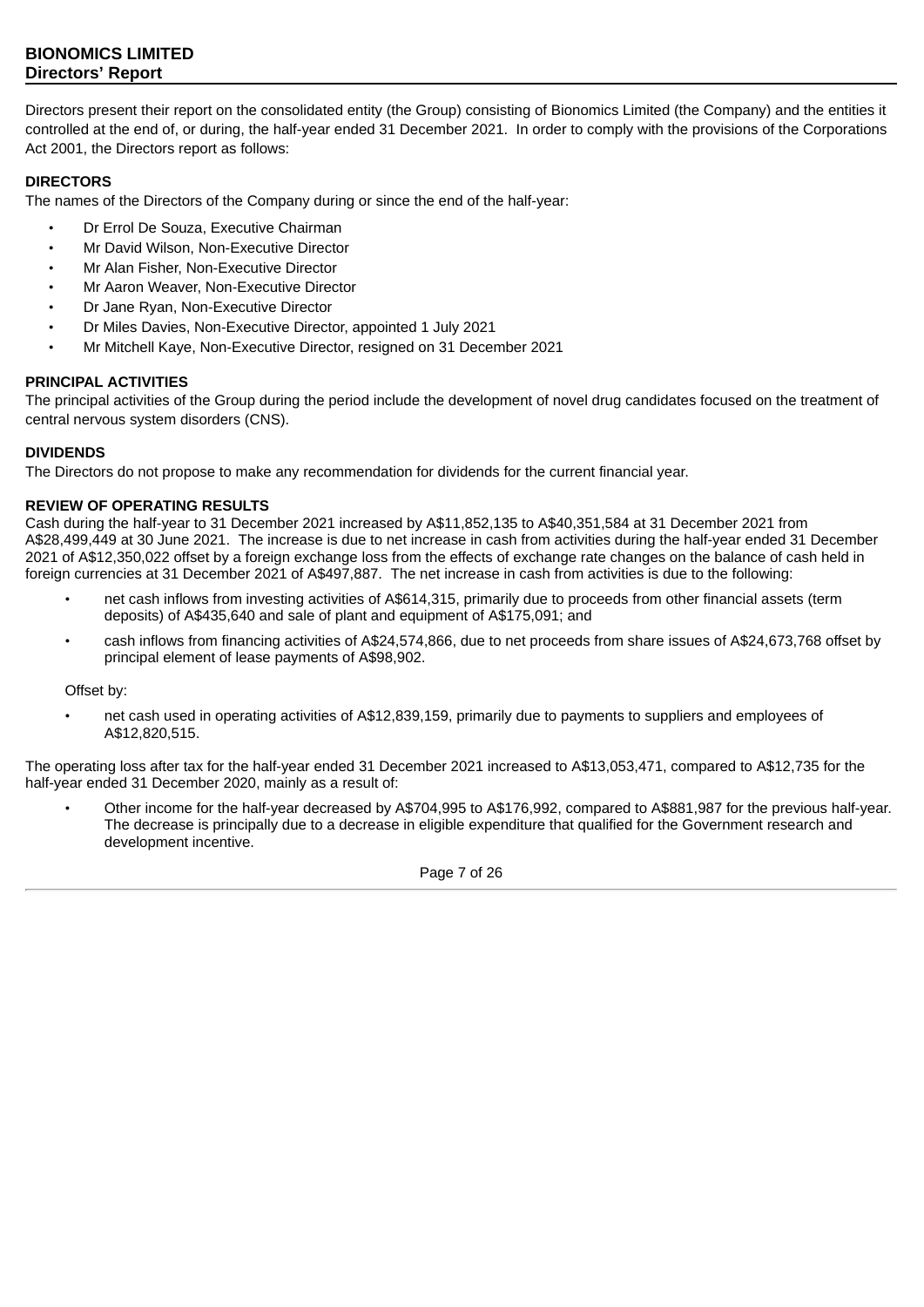- Other (losses) and gains for the half-year decreased by A\$5,932,277 to a net loss of A\$666,725, compared to a net gain of A\$5,265,552 for the previous half-year. The change is due to changes in fair value of contingent consideration and an unfavourable movement in foreign exchange rates over the half-year ended 31 December 2021.
- Research and development expenses for the half-year increased by A\$4,901,688 to A\$6,955,274, compared to A\$2,053,586 for the previous half-year, as a result of starting the ATTUNE Phase 2b PTSD clinical trial in the United States during July 2021.
- Administrative expenses for the half-year increased by A\$2,543,957 to A\$4,636,740, compared to A\$2,092,783 for the previous half-year, mainly due to:
	- o an increase in employee share-based payment expenses due to the issue of share options to the Executive Chairman;
	- o an increase in staff and consultant expenses;
	- o an increase in Directors fees and consultant fees due to the new employment contract with the Executive Chairman; and
	- o one-off expenses in the half-year resulting from:
		- fees paid to external consultants for the Contingent Value Rights (CVR) transaction that did not proceed; and
		- Initial public offering (IPO) audit costs, that are not permitted to be recorded in issued capital and must be expensed.
- Occupancy expenses for the half-year decreased by A\$510,422 to A\$166,798, compared to A\$677,220 for the previous half-year as a result of the Company moving to new premises in June 2021.
- Finance expenses for the half-year decreased by A\$669,388 to A\$25,985 compared to A\$695,373 for the previous halfyear due to the bank and equipment loans being fully repaid during April 2021.

# **REVIEW OF OPERATIONS**

Bionomics is a clinical stage biopharmaceutical company developing novel, allosteric ion channel modulators designed to transform the lives of patients suffering from serious CNS disorders with high unmet medical need.

# **Ion Channel Expertise to Drive Growth**

Ion channels serve as important mediators of physiological function in the CNS and the modulation of ion channels influences neurotransmission that leads to downstream signaling in the brain. The a7 nicotinic acetylcholine (ACh) receptor (a7 receptor) is an ion channel that plays an important role in driving emotional responses and cognitive performance. Utilising our ion channel and chemistry platforms, coupled with our allosteric modulation approach, we are developing orally active small molecule negative allosteric modulators (NAMs) and positive allosteric modulators (PAMs) of the a7 receptor to treat anxiety related and cognitive disorders, respectively.

# **BNC210 Pipeline Expansion and Continued Advancement**

Bionomics is advancing its lead product candidate, BNC210, an oral, proprietary selective NAM of the a7 receptor, for the acute treatment of Social Anxiety Disorder (SAD) and chronic treatment of Post-Traumatic Stress Disorder (PTSD).

In September 2021, Bionomics announced that as part of its broader pipeline expansion strategy and based on anti-anxiety signals in Generalised Anxiety Disorder patients, it would proceed with evaluating BNC210 as an acute treatment in SAD patients. In November 2021, the Company received U.S. Food and Drug Administration (FDA) clearance to proceed with evaluating BNC210 for the acute treatment of SAD in a Phase 2 clinical trial named the PREVAIL Study, and in December 2021, the U.S. FDA granted Fast Track designation to the program for the acute treatment of SAD

Page 8 of 26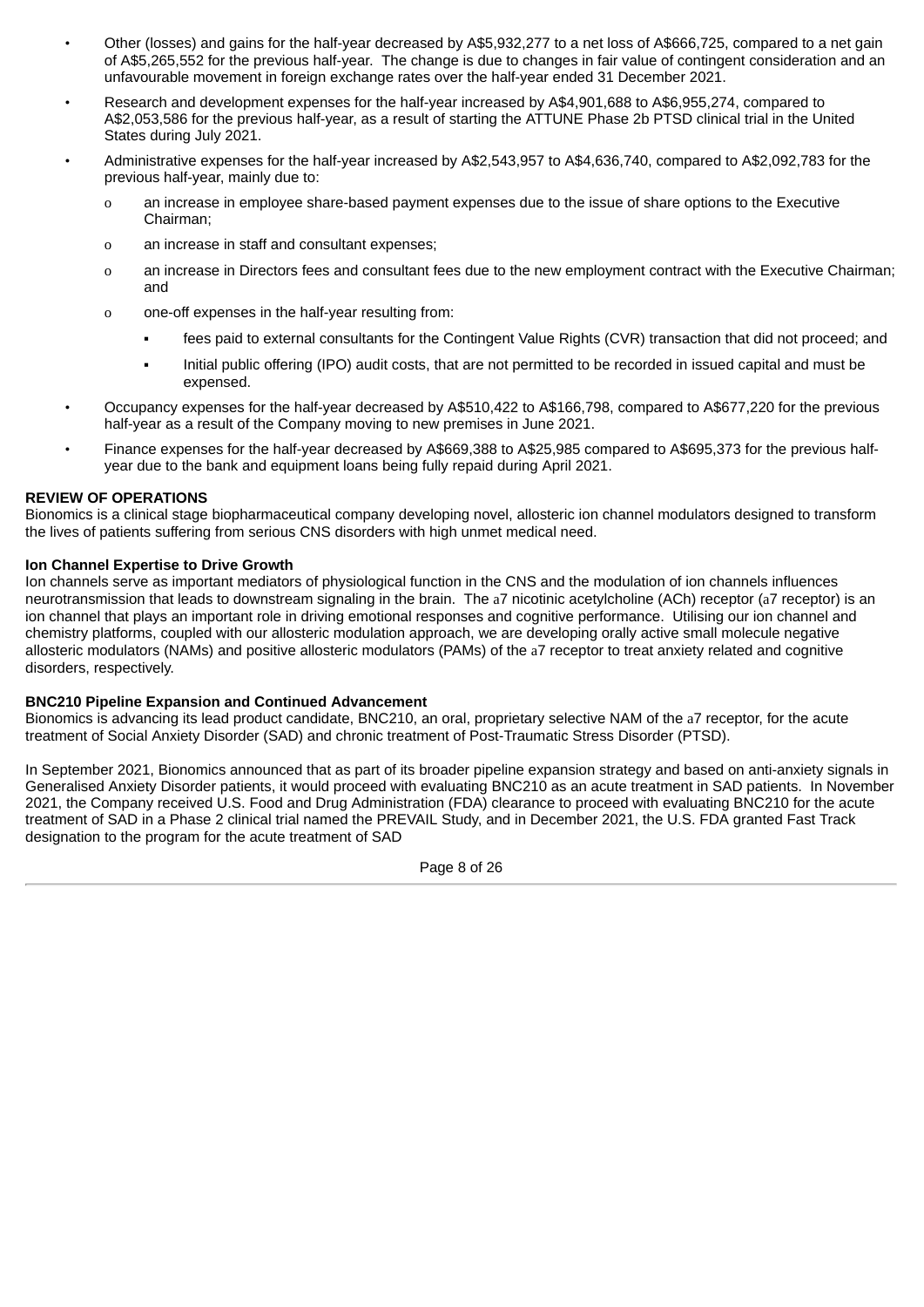and other anxiety-related disorders. In early January 2022, the Company announced that it had initiated the PREVAIL Study, with topline results expected by the end of 2022.

Additionally, Bionomics continued to make advancements in the ongoing development of BNC210 in PTSD patients with the start of its planned Phase 2b ATTUNE Study. The ATTUNE study follows an earlier announcement of positive pharmacokinetic results from a 7 day dosing study in healthy volunteers using the newly developed solid dose oral tablet formulation of BNC210.

In July 2021, Bionomics initiated its Phase 2b ATTUNE trial, a randomised, placebo-controlled study to evaluate BNC210 for the treatment of PTSD and it expects to have topline data in the first half of 2023. An independent Safety Review Committee established to monitor participant safety throughout the study met on 2 February 2022 and having reviewed all the safety information available at that time concluded that the study should continue as planned.

The Company's expertise and approach have been validated through its strategic partnership with MSD (known as Merck in the United States and Canada) for our a7 receptor PAM program, which targets a receptor that has garnered significant attention for treating cognitive deficits. This partnership enables Bionomics to maximise the value of its ion channel and chemistry platforms and develop transformative medicines for patients suffering from cognitive disorders such as Alzheimer's disease.

#### **Novel Approach in Large Market Opportunity with Significant Unmet Need**

There remains a significant unmet medical need for the over 22 million patients in the United States alone suffering from SAD and PTSD. Current pharmacological treatments include certain antidepressants and benzodiazepines, and there have been no new FDA approved therapies in these indications in nearly two decades. These existing treatments have multiple shortcomings, such as a slow onset of action of antidepressants, and significant side effects of both classes of drugs. BNC210 has been observed in clinical trials to have a fast onset of action and has demonstrated anti-anxiety and antidepressant effects but without many of the limiting side effects observed with the current standards of care for SAD and PTSD.

#### **Strong Ongoing Collaboration with MSD**

Bionomics' collaboration with MSD for therapeutic candidates for the treatment of cognitive dysfunction in Alzheimer's disease and other conditions continues to progress through clinical development.

In June 2014, the Company entered into a research collaboration and license agreement with MSD to develop a7 receptor PAMs targeting cognitive impairment in conditions such as Alzheimer's disease, Parkinson's disease, schizophrenia and attention deficit hyperactivity disorder (ADHD). Under the 2014 agreement, MSD is funding all research and development activities, including clinical development and worldwide commercialisation of any products developed from the collaboration. The Company received an upfront payment of US\$20 million at the inception of the collaboration, and another US\$10 million in February 2017 when the first compound from the collaboration entered into Phase 1 clinical trials and may receive up to an additional US\$465million in development and commercialisation milestone payments in addition to royalties from sales of the product(s).

The MSD collaboration currently includes two candidates that are in early-stage Phase 1 safety and biomarker clinical trials for treating cognitive impairment. The first compound has completed Phase 1 safety clinical trials in healthy subjects and there are ongoing plans for further biomarker studies. In 2020, a second molecule that showed an improved potency profile in preclinical animal models was advanced by MSD under this collaboration into Phase 1 clinical trials.

# **Leveraging Value of Legacy Oncology Assets**

Bionomics continued limited activities to maximise the value of our legacy oncology programs BNC101 and BNC105 through external funding of clinical development and divestment/out-licensing.

Page 9 of 26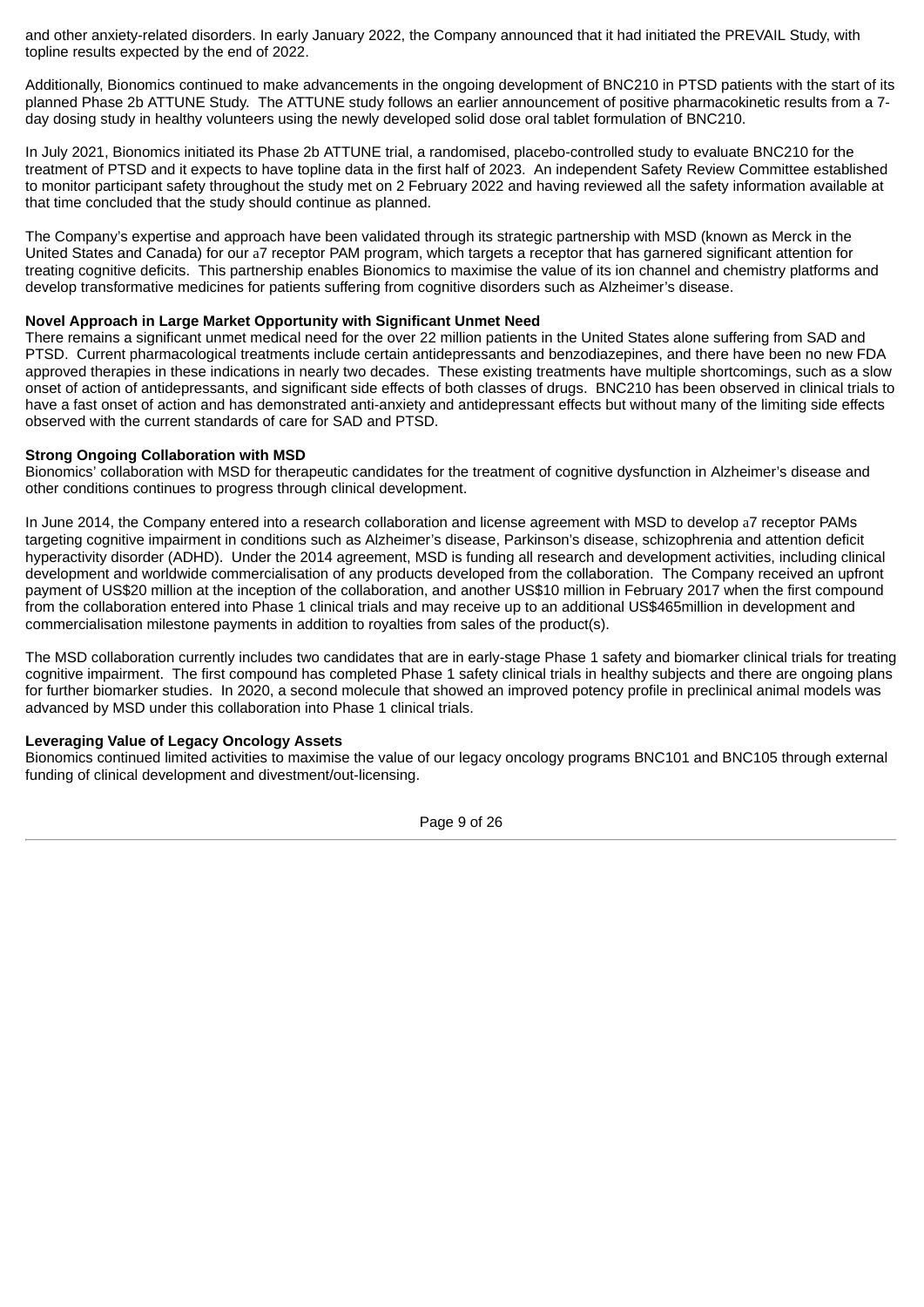The Company entered into an exclusive agreement to license its BNC101 oncology drug candidate to Carina Biotech (Carina), for the development of Chimeric Antigen Receptor T cell (CAR-T) therapy, which harnesses the body's immune system to fight cancer. BNC101 is a first-in-class humanised monoclonal antibody to LGR5, which is overexpressed in cancer stem cells within solid tumours including colorectal, breast, pancreatic, ovarian, lung, liver and gastric cancers and has the potential to guide CAR-T therapeutic development. Under the worldwide, exclusive License Agreement, Carina will fund all research and development activities. Bionomics is eligible to receive up to A\$118 million in clinical and development milestones plus royalty payments if Carina fully develops and markets the new therapy. In the event that Carina sub-licenses the CAR-T treatment, Bionomics is eligible to share in the sub-licensing revenues in early clinical development and receive a substantial double-digit portion of the revenues in later stages of clinical development. In September 2021, Carina announced that it plans to initiate a clinical trial of BNC101 CAR-T therapy for the treatment of advanced colorectal cancer in late 2022.

An experimental Phase 2 clinical trial of Bionomics' cancer drug candidate, BNC105, in combination with Bristol-Myers Squibb's nivolumab (OPDIVO®) completed recruitment of patients with metastatic colorectal cancer. The trial, MODULATE, was sponsored by the Australasian Gastro-Intestinal Trials Group and supported by Bristol-Myers Squibb. It was conducted at 16 clinical oncology sites around Australia. Data communicated to Bionomics from the Sponsor suggest that the combination treatment of BNC105 and nivolumab was well-tolerated and demonstrated some anti-tumour activity with encouraging increases in Overall Survival but did not meet the high hurdle of the anticipated Response Rate in this small cohort of patients. Ongoing ex-vivo studies are examining the impact of the treatment combination on the tumour microenvironment.

# **Financing Activities**

In December 2021, the Company announced the pricing and close of its initial public offering in the United States (the Offering) of 1,622,000 American Depository Shares (ADSs), each representing 180 ordinary shares of Bionomics, at an initial public offering price of US\$12.35 per ADS. The amount raised after deducting underwriting discounts and commissions, and other offering expenses was A\$23,220,581. The ADSs began trading on the Nasdaq Global Market on 16 December 2021 under the ticker symbol "BNOX".

The Company subsequently announced in early January 2022 the issuance of 243,300 ADSs, at US\$12.35 per ADS, each representing 180 ordinary shares of Bionomics, pursuant to the exercise in full of the underwriters' option to purchase additional ADSs in connection with the Offering, raising US\$3,004,755,with issuance costs of US\$210,333 resulting in net proceeds being received of US\$2,794,442.

The total gross proceeds from the Offering were US\$23,036,455, before deducting underwriting discounts and commissions, and other offering expenses payable by Bionomics.

The proceeds of the Offering along with the existing cash and cash equivalents are primarily being used to advance BNC210 through to completion of the ongoing Phase 2 PREVAIL clinical trial for the acute treatment of SAD; for the continued development of BNC210 for the treatment of PTSD including completion of the ongoing Phase 2b ATTUNE clinical trial; for the completion of chemistry, manufacturing and controls, and long term safety and nonclinical pharmacology studies necessary to support Phase 3 pivotal trials of BNC210 for the treatment of SAD and PTSD; and for working capital and other research and development and general corporate purposes. These activities are consistent with planned use-of-proceeds from the December 2021 IPO and Nasdaq listing, as disclosed at that time. We continue to evaluate our capital requirements based on assumed activities and forecast expenditures.

Page 10 of 26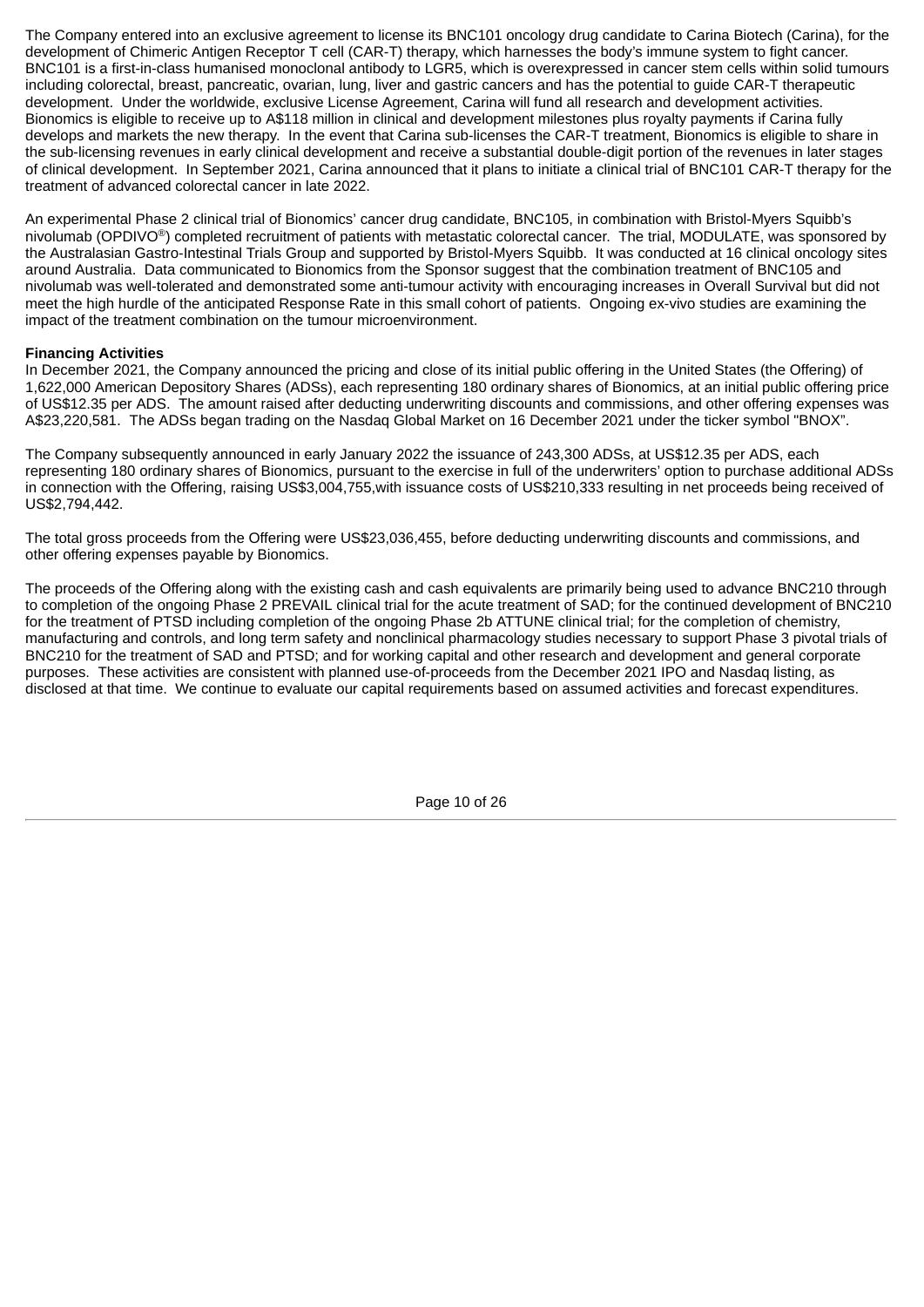# **AUDITOR'S INDEPENDENCE DECLARATION**

A copy of the auditor's independence declaration as required under section 307C of the *Corporations Act 2001* is set out on page 12.

Signed in accordance with a resolution of the directors made pursuant to section 306(3) of the *Corporations Act 2001*.

On behalf of the directors

Dated at Adelaide this 23 February 2022 **Errol De Souza Executive Chairman**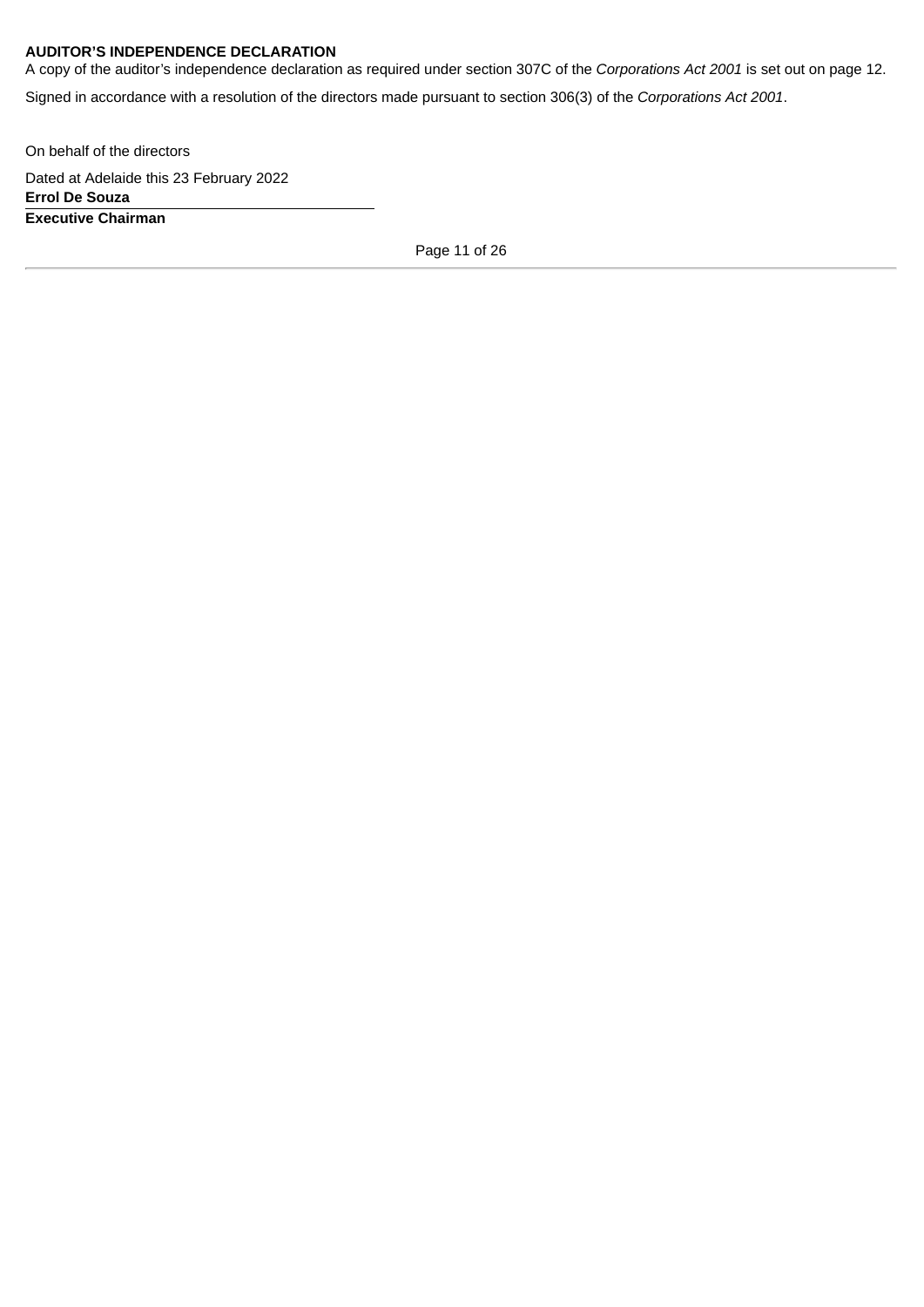

Ernst & Young 121 King William Street Adelaide SA 5000 Australia GPO Box 1271 Adelaide SA 5001

Tel: +61 8 8417 1600 Fax: +61 8 8417 1775 ey.com/au

# <span id="page-15-0"></span>**Auditor's independence declaration to the directors of Bionomics Limited**

As lead auditor for the review of the half-year financial report of Bionomics Limited for the half-year ended 31 December 2021, I declare to the best of my knowledge and belief, there have been:

- a. No contraventions of the auditor independence requirements of the *Corporations Act 2001* in relation to the review;
- b. No contraventions of any applicable code of professional conduct in relation to the review; and
- c. No non-audit services provided that contravene any applicable code of professional conduct in relation to the review.

This declaration is in respect of Bionomics Limited and the entities it controlled during the financial period.

 $2st$ 

Ernst & Young

Nigel Stevenson Partner 23 February 2022

A member firm of Ernst & Young Global Limited Liability limited by a scheme approved under Professional Standards Legislation

Page 12 of 26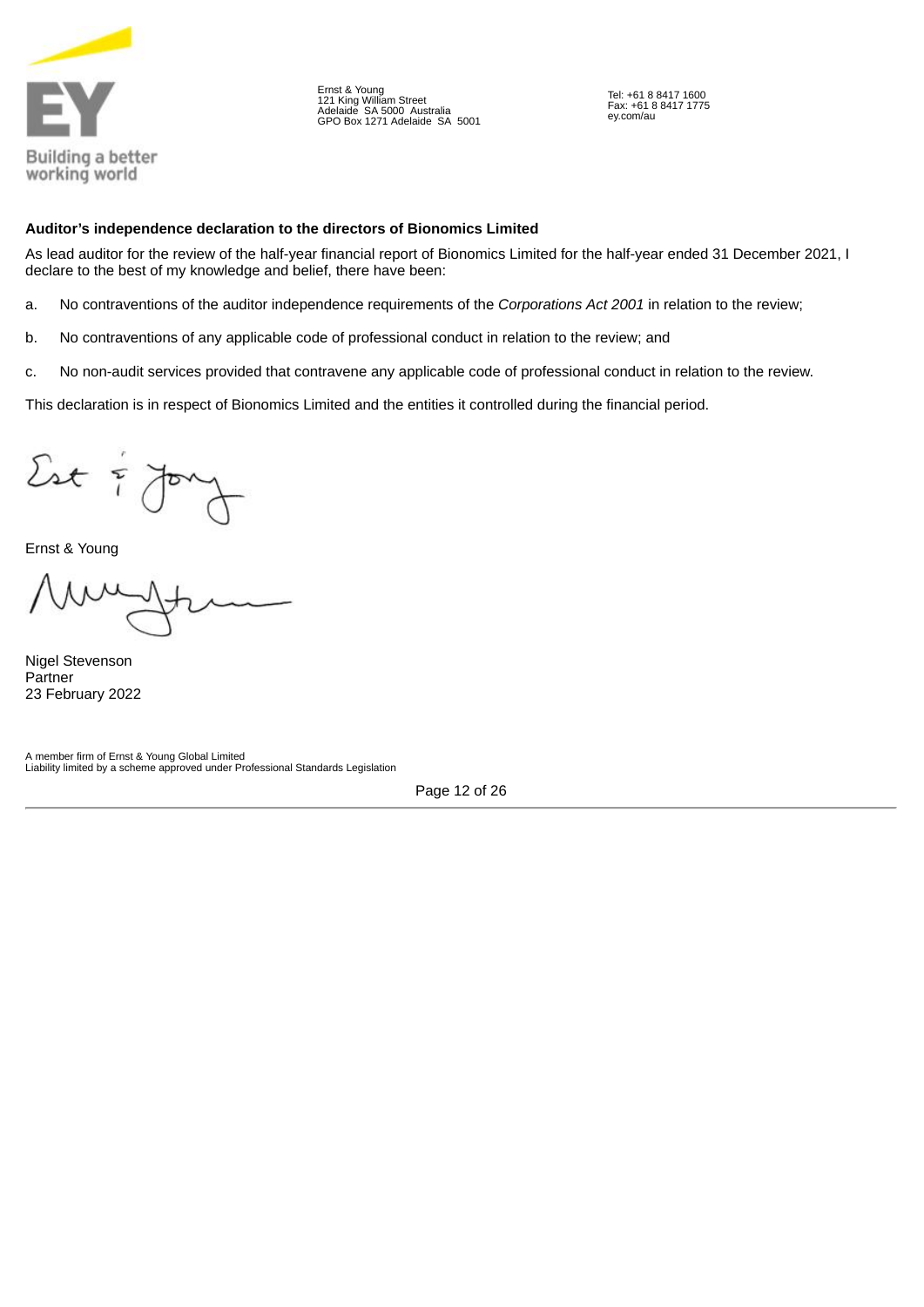# <span id="page-16-0"></span>**BIONOMICS LIMITED Consolidated Statement of Profit or Loss and Other Comprehensive Income for the half-year ended 31 December 2021**

|                                                                         | <b>Half-year ended</b>  |                |              |
|-------------------------------------------------------------------------|-------------------------|----------------|--------------|
|                                                                         | <b>Note</b>             | 31 Dec 2021    | 31 Dec 2020  |
|                                                                         |                         | \$             | $\pmb{\$}$   |
| <b>Continuing operations</b>                                            |                         |                |              |
| Other income                                                            | $\overline{\mathbf{c}}$ | 176,992        | 881,987      |
| Other (losses) and gains                                                | $\overline{2}$          | (666, 725)     | 5,265,552    |
| <b>Expenses</b>                                                         |                         |                |              |
| Research and development expenses                                       |                         | (6,955,274)    | (2,053,586)  |
| Administration expenses                                                 |                         | (4,636,740)    | (2,092,783)  |
| Occupancy expenses                                                      |                         | (166, 798)     | (677, 220)   |
| Compliance expenses                                                     |                         | (874, 031)     | (737, 605)   |
| Finance expenses                                                        | 3                       | (25, 985)      | (695, 373)   |
| (Loss) before tax                                                       |                         | (13, 148, 561) | (109, 028)   |
| Income tax benefit                                                      |                         | 95,090         | 96,293       |
| (Loss) for the period                                                   |                         | (13,053,471)   | (12, 735)    |
| Other comprehensive income, net of income tax                           |                         |                |              |
| Items that may be reclassified subsequently to profit or loss:          |                         |                |              |
| Gain/(Loss) on exchange differences from translating foreign operations |                         | 394,914        | (1,517,867)  |
| Total comprehensive (loss) for the period                               |                         | (12,658,557)   | (1,530,602)  |
| Loss per share from continuing operations:                              |                         | <b>Cents</b>   | <b>Cents</b> |
| Basic loss per share                                                    |                         | (1.3)          | 0.0          |
| Diluted loss per share                                                  |                         | (1.3)          | 0.0          |

*The above consolidated statement of profit or loss and other comprehensive income should be read in conjunction with the accompanying notes.*

Page 13 of 26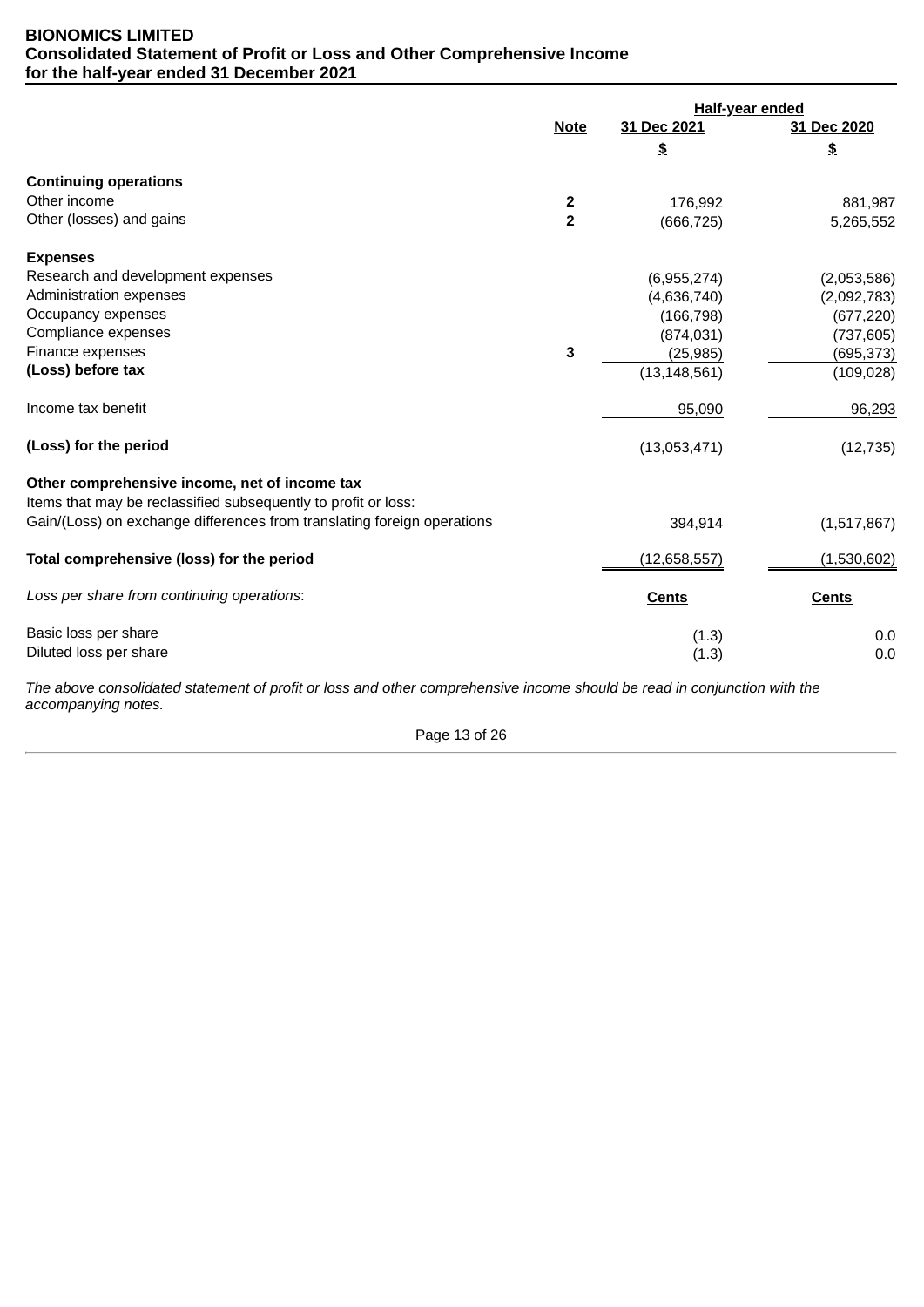# <span id="page-17-0"></span>**BIONOMICS LIMITED Consolidated Statement of Financial Position as at 31 December 2021**

|                                                | <b>Note</b> | 31 Dec 2021            | 30 June 2021    |
|------------------------------------------------|-------------|------------------------|-----------------|
| <b>CURRENT ASSETS</b>                          |             | \$                     | \$              |
| Cash and cash equivalents                      |             | 40,351,584             | 28,499,449      |
| Other financial assets                         |             |                        | 435,640         |
| Trade and other receivables                    |             | 24,490                 | 200,212         |
| Research and development incentives receivable |             | 1,097,440              | 928,073         |
| Prepayments                                    |             | 3,125,000              | 863,630         |
| TOTAL CURRENT ASSETS                           |             | 44,598,514             | 30,927,004      |
| <b>NON-CURRENT ASSETS</b>                      |             |                        |                 |
| Property, plant and equipment                  |             | 4,679                  | 8,227           |
| Right-of-use assets                            |             | 754,808                | 862,716         |
| Goodwill                                       |             | 12,568,824             | 12,400,743      |
| Other intangible assets                        |             | 9,796,624              | 9,945,755       |
| Other financial assets                         |             | 119,000                | 119,000         |
| TOTAL NON-CURRENT ASSETS                       |             | 23,243,935             | 23,336,441      |
| <b>TOTAL ASSETS</b>                            |             | 67,842,449             | 54,263,445      |
| <b>CURRENT LIABILITIES</b>                     |             |                        |                 |
| Trade and other payables                       |             | 2,752,992              | 1,814,390       |
| Lease liabilities                              |             | 154,392                | 174,218         |
| Provisions                                     |             | 406,290                | 371,936         |
| TOTAL CURRENT LIABILITIES                      |             | 3,313,674              | 2,360,544       |
| <b>NON-CURRENT LIABILITIES</b>                 |             |                        |                 |
| Lease liabilities                              |             | 614,547                | 693,623         |
| Provisions                                     |             | 11,971                 | 6,782           |
| Deferred tax liabilities                       |             | 1,803,395              | 1,842,303       |
| Contingent consideration                       | 10          | 1,816,980              | 1,762,656       |
| TOTAL NON-CURRENT LIABILITIES                  |             | $\overline{4,}246,893$ | 4,305,364       |
| <b>TOTAL LIABILITIES</b>                       |             | 7,560,567              | 6,665,908       |
| <b>NET ASSETS</b>                              |             | 60,281,882             | 47,597,537      |
| <b>EQUITY</b>                                  |             |                        |                 |
| Issued capital                                 | 4           | 214,245,539            | 190,190,147     |
| Reserves                                       |             | 10,732,484             | 11,447,891      |
| <b>Accumulated losses</b>                      |             | (164, 696, 141)        | (154, 040, 501) |
| Total equity                                   |             | 60,281,882             | 47,597,537      |
|                                                |             |                        |                 |

*The above consolidated statement of financial position should be read in conjunction with the accompanying notes.*

Page 14 of 26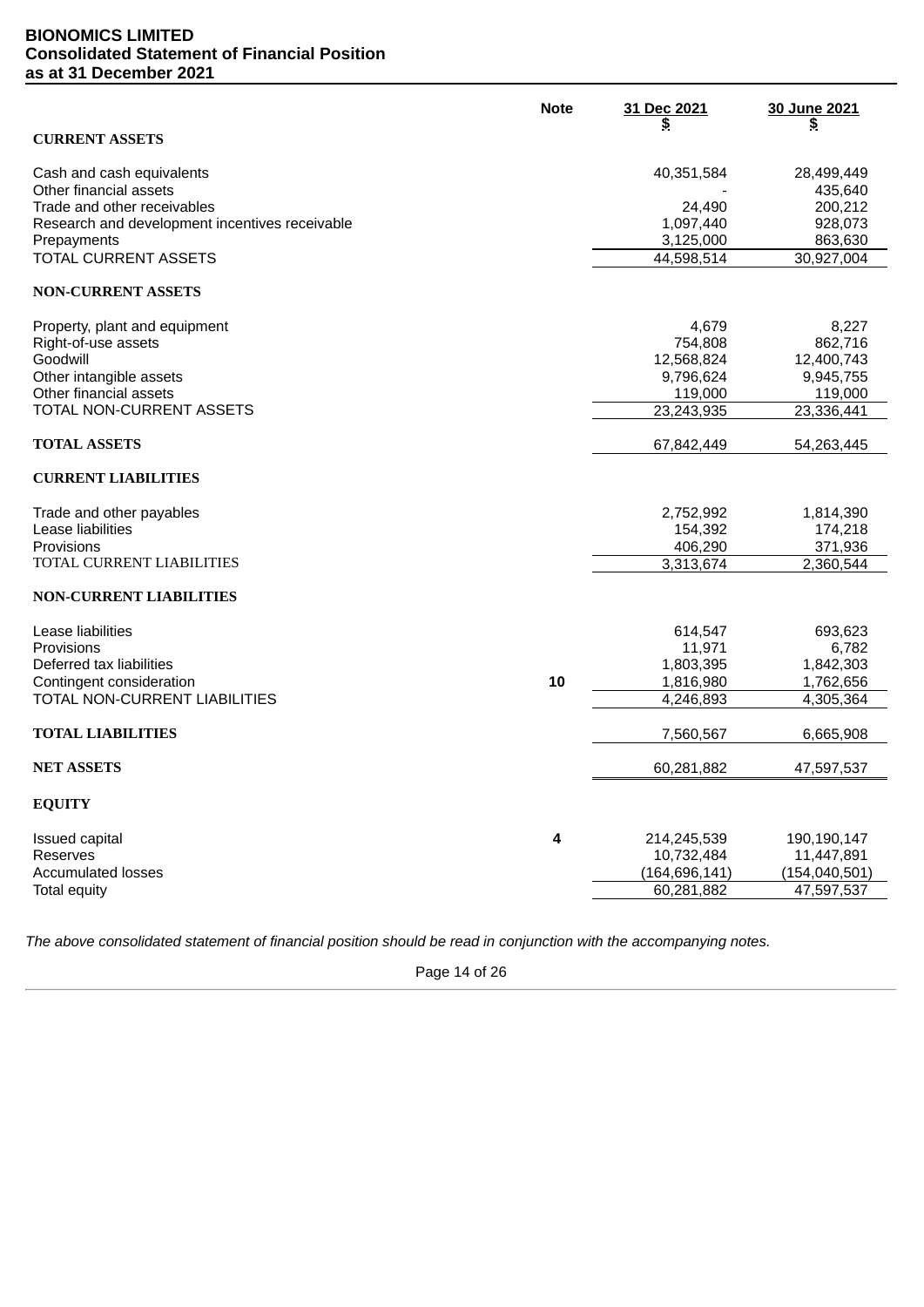# <span id="page-18-0"></span>**BIONOMICS LIMITED Consolidated Statement of Changes in Equity for the half-year ended 31 December 2021**

|                                                                       | <b>Issued Capital</b> | <b>Foreign</b><br>currency<br>translation<br>reserve<br>\$ | Share-<br>based<br><b>payments</b><br>reserve<br>\$ | <b>Accumulated</b><br><b>losses</b><br>\$ | <b>Total</b><br>\$ |
|-----------------------------------------------------------------------|-----------------------|------------------------------------------------------------|-----------------------------------------------------|-------------------------------------------|--------------------|
| Balance 1 July 2020                                                   | 148,156,005           | 6,288,371                                                  | 7,125,413                                           | (148, 887, 782)                           | 12,682,007         |
| Loss for the period                                                   |                       |                                                            |                                                     | (12, 735)                                 | (12, 735)          |
| (Loss) on exchange differences from<br>translating foreign operations |                       | (1,517,867)                                                |                                                     |                                           | (1,517,867)        |
| Total comprehensive income for the<br>period                          |                       | (1,517,867)                                                |                                                     | (12, 735)                                 | (1,530,602)        |
| Issue of ordinary shares                                              | 4,406,248             |                                                            |                                                     |                                           | 4,406,248          |
| Share issue costs                                                     | (230, 771)            |                                                            |                                                     |                                           | (230, 771)         |
| Recognition of share-based payments                                   |                       |                                                            | 753,578                                             |                                           | 753,578            |
| Transfer of lapsed share options                                      |                       |                                                            | (3,461,677)                                         | 3,461,677                                 |                    |
| Balance at 31 December 2020                                           | 152,331,482           | 4,770,504                                                  | 4,417,314                                           | (145,438,840)                             | 16,080,460         |
| Balance at 1 July 2021                                                | 190,190,147           | 5,119,200                                                  | 6,328,691                                           | (154, 040, 501)                           | 47,597,537         |
| Loss for the period                                                   |                       |                                                            |                                                     | (13,053,471)                              | (13,053,471)       |
| Gain on exchange differences from<br>translating foreign operations   |                       | 394,914                                                    |                                                     |                                           | 394,914            |
| Total comprehensive income for the<br>period                          |                       | 394,914                                                    |                                                     | (13,053,471)                              | (12,658,557)       |
| Issue of shares on exercise of options<br>and warrants                | 834,960               |                                                            | (327,760)                                           |                                           | 507,200            |
| Share placement as result of US IPO                                   | 28,159,542            |                                                            |                                                     |                                           | 28,159,542         |
| Cost associated with share issues                                     | (4,939,110)           |                                                            |                                                     |                                           | (4,939,110)        |
| Recognition of share-based payments                                   |                       |                                                            | 1,615,270                                           |                                           | 1,615,270          |
| Transfer of lapsed share options and<br>warrants                      |                       |                                                            | (2, 397, 831)                                       | 2,397,831                                 |                    |
| Balance at 31 December 2021                                           | 214,245,539           | 5,514,114                                                  | 5,218,370                                           | (164, 696, 141)                           | 60,281,882         |

*The above consolidated statement of changes in equity should be read in conjunction with the accompanying notes.*

Page 15 of 26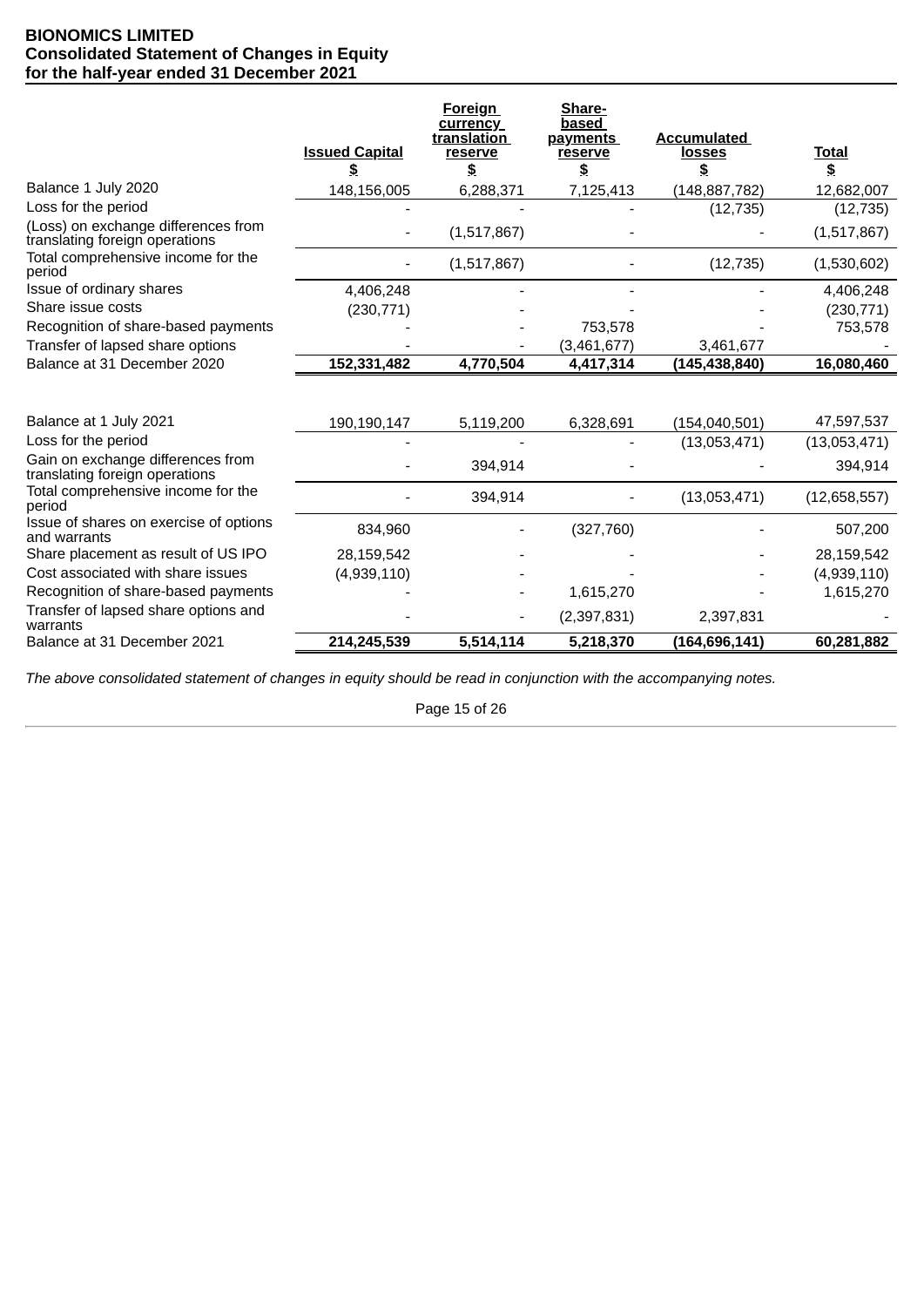# <span id="page-19-0"></span>**BIONOMICS LIMITED Consolidated Statement of Cash Flows for the half-year ended 31 December 2021**

|                                                                                       |             | Half-year ended |             |  |
|---------------------------------------------------------------------------------------|-------------|-----------------|-------------|--|
|                                                                                       |             | 31 Dec 2021     | 31 Dec 2020 |  |
|                                                                                       | <b>Note</b> | \$              | \$          |  |
| Cash flows from operating activities                                                  |             |                 |             |  |
| Research and development incentives received                                          |             |                 | 2,919,541   |  |
| Receipts from customers                                                               |             | 7,341           | 273,158     |  |
| Payments to suppliers and employees                                                   |             | (12,820,515)    | (4,085,060) |  |
| Interest paid                                                                         |             | (25, 985)       | (421, 513)  |  |
| Net cash (used in) operating activities                                               |             | (12, 839, 159)  | (1,313,874) |  |
| Cash flows from investing activities                                                  |             |                 |             |  |
| Interest received                                                                     |             | 3,584           | 3,928       |  |
| Proceeds from other financial assets (term deposits)                                  |             | 435,640         | 534         |  |
| Payments for purchases of plant and equipment                                         |             |                 | (1,467)     |  |
| Proceeds from sale of plant and equipment                                             |             | 175,091         | 50,331      |  |
| Net cash generated by investing activities                                            |             | 614,315         | 53,326      |  |
| Cash flows from financing activities                                                  |             |                 |             |  |
| Proceeds from share issues                                                            |             | 28,666,742      | 4,345,498   |  |
| Payments for share issue costs                                                        |             | (3,992,974)     | (229, 633)  |  |
| Repayment of borrowings                                                               |             |                 | (1,297,920) |  |
| Principal elements of lease payments                                                  |             | (98, 902)       | (378, 600)  |  |
| Net cash generated by financing activities                                            |             | 24,574,866      | 2,439,345   |  |
| Net increase in cash and cash equivalents                                             |             | 12,350,022      | 1,178,797   |  |
| Cash and cash equivalents at the beginning of the half-year                           |             | 28,499,449      | 4,577,747   |  |
| Effects of exchange rate changes on the balance of cash held in foreign<br>currencies |             | (497, 887)      | (16, 997)   |  |
| Cash and cash equivalents at the end of the half-year                                 | 9           | 40,351,584      | 5,739,547   |  |

*The above consolidated statement of cash flows should be read in conjunction with the accompanying notes.*

Page 16 of 26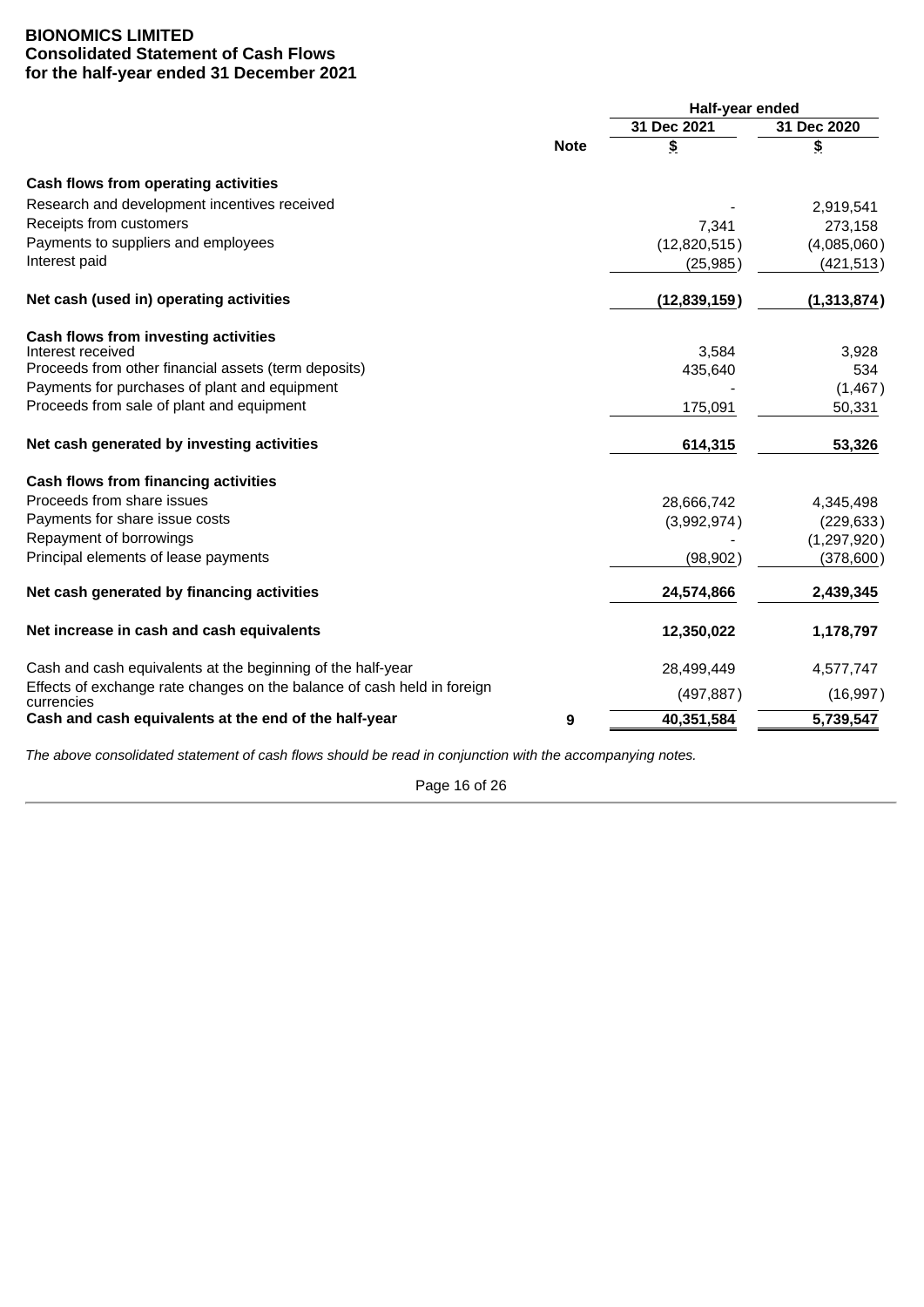# <span id="page-20-0"></span>**NOTE 1: SUMMARY OF SIGNIFICANT ACCOUNTING POLICIES**

# **(a) Statement of Compliance**

The half-year financial report is a general-purpose financial report prepared in accordance with the *Corporations Act 2001* and AASB 134 '*Interim Financial Reporting'*. Compliance with AASB 134 ensures compliance with International Financial Reporting Standard IAS 34 *'Interim Financial Reporting'.* The half-year report does not include notes of the type normally included in an annual financial report and shall be read in conjunction with the most recent annual financial report.

# **(b) Basis of Preparation**

The consolidated financial statements have been prepared on the basis of historical cost, except for the contingent consideration liability which is measured at fair value at the end of each reporting period (Note 10). Cost is based on the fair values of the consideration given in exchange for assets. All amounts are presented in Australian dollars, unless otherwise noted.

The accounting policies and methods of computation adopted in the preparation of the half-year financial report are consistent with those adopted and disclosed in the Company's 2021 annual financial report for the financial year ended 30 June 2021 except for the impact of the Standards and Interpretations described below. These accounting policies are consistent with Australian Accounting Standards (AAS) and with International Financial Reporting Standards (IFRS).

# **(c) New Accounting Standards and Interpretations**

The Group has adopted all the new and revised Standards and Interpretations issued by the Australian Accounting Standards Board (the AASB) that are relevant to its operations and effective for an accounting period that begins on or after 1 July 2021. The adoption of all new and revised Standards and Interpretations has not resulted in any changes to the Group's accounting policies and has no effect on the amounts reported for the current or prior half-years.

# **NOTE 2: OTHER INCOME AND OTHER GAINS AND LOSSES**

|                                                    | Half-year ended |             |
|----------------------------------------------------|-----------------|-------------|
|                                                    | 31 Dec 2021     | 31 Dec 2020 |
| Other income from continuing operations            | \$              | \$          |
| Rent                                               | 6.674           | 101,507     |
| Interest income                                    | 951             | 3.913       |
| Government Research and Development Incentives (i) | 169.367         | 605.067     |
| Government assistance Covid-19 (Cash flow boost)   |                 | 50,000      |
| Government assistance Covid-19 (Jobkeeper)         |                 | 121,500     |
|                                                    | 176.992         | 881.987     |

(i) The Government Research and Development Incentives relate to a cash refund provided by the Australian Government for 43.5% (31 December 2020: 43.5%) of eligible research and development expenditures by Australian entities having a tax loss and less than \$20 million in revenue and is received after the 30 June 2022 tax return is lodged with the Australian Tax Office.

Page 17 of 26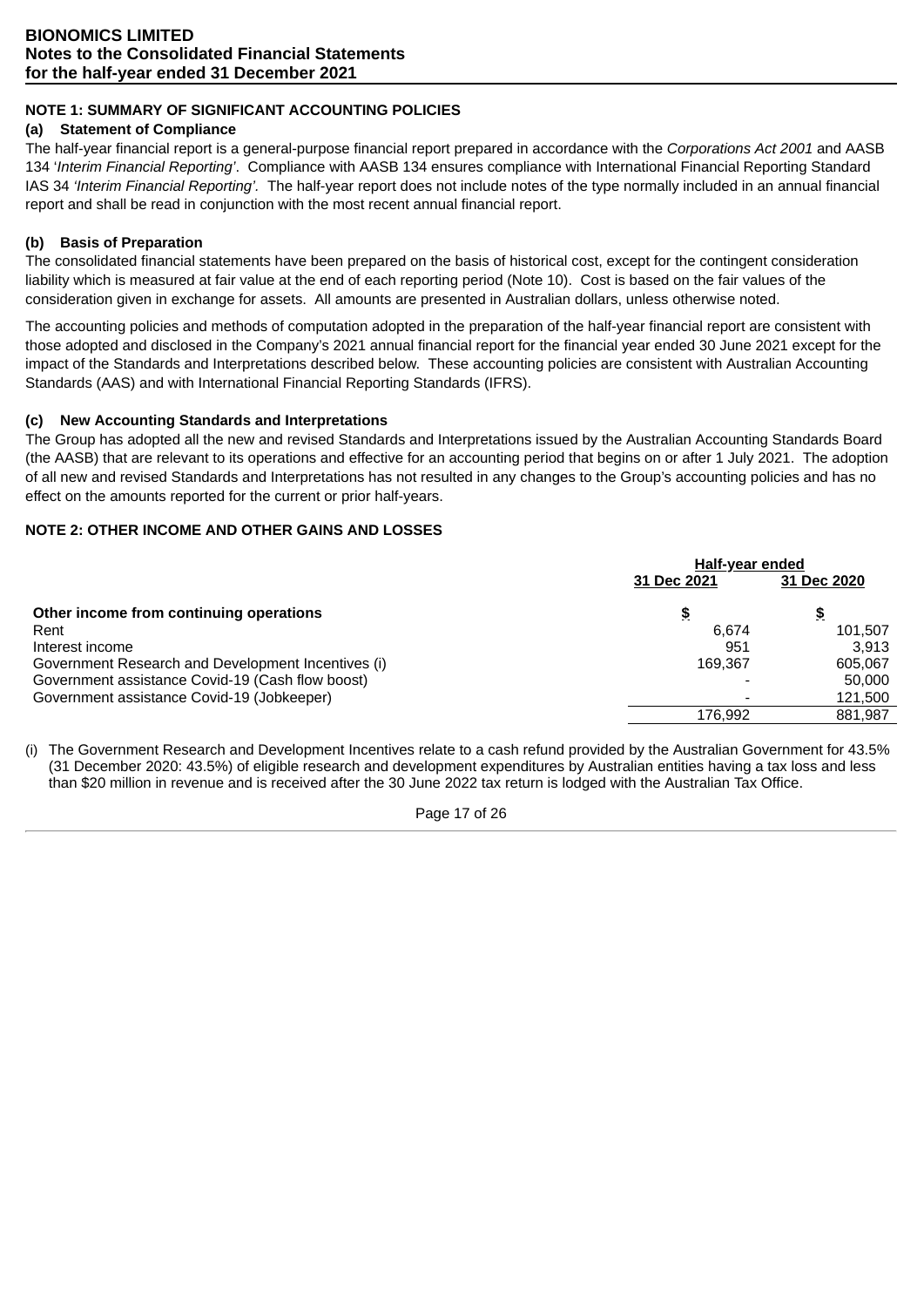|                                                                | Half-year ended |             |  |
|----------------------------------------------------------------|-----------------|-------------|--|
|                                                                | 31 Dec 2021     | 31 Dec 2020 |  |
| Other (losses) and gains from continuing operations            |                 | \$          |  |
| Net (loss)/gain arising on changes in fair value of contingent |                 |             |  |
| consideration (Note 10)                                        | (54.324)        | 4.205.824   |  |
| Net realised and unrealised foreign currency (loss)/gain       | (610, 575)      | 1,030,581   |  |
| (Loss)/gain on disposal of plant and equipment                 | (1,826)         | 29.147      |  |
|                                                                | (666, 725)      | 5,265,552   |  |

# **NOTE 3: FINANCE EXPENSE**

|                                          | <b>Half-year ended</b> |             |  |
|------------------------------------------|------------------------|-------------|--|
|                                          | 31 Dec 2021            | 31 Dec 2020 |  |
|                                          |                        | \$          |  |
| Interest expense on lease liabilities    | 14.179                 | 17,476      |  |
| <b>Bank fees</b>                         | 11,806                 | 7.873       |  |
| Interest expense on bank and other loans |                        | 387.394     |  |
| Accrual of final bank payment            |                        | 204.977     |  |
| Amortisation of transaction costs        |                        | 77.653      |  |
|                                          | 25.985                 | 695.373     |  |
|                                          |                        |             |  |

# **NOTE 4: EQUITY SECURITIES ISSUED**

|                                                                                  | <b>Half-year</b>        |                         |             | Half-year            |
|----------------------------------------------------------------------------------|-------------------------|-------------------------|-------------|----------------------|
|                                                                                  | 31 Dec 2021             | 31 Dec 2020             | 31 Dec 2021 | 31 Dec 2020          |
|                                                                                  | <b>Number of shares</b> | <b>Number of shares</b> | \$          | $\pmb{\mathfrak{S}}$ |
| <b>Ordinary shares</b>                                                           |                         |                         |             |                      |
| Balance at the beginning of the half-year                                        | 1,007,596,744           | 626,185,872             | 190,190,147 | 148,156,005          |
| Issue of shares on exercise of share options<br>and warrants                     | 10,000,000              |                         | 507,200     |                      |
| Transfer from share-based payments reserve                                       |                         |                         | 327,760     |                      |
| US IPO share placement                                                           | 291,960,000             |                         | 28,159,542  |                      |
| 28 August 2020, bonus shares issued to staff                                     |                         | 424.232                 |             | 60,750               |
| Share placement on 24 September 2020 at 4<br>cents per share<br>Rights issue to: |                         | 54,333,000              |             | 2,173,320            |
| .institution shareholders on 6 October 2020<br>at 4 cents per share              |                         | 22,330,875              |             | 893,235              |
| •retail shareholders on 23 October 2020 at 4<br>cents per share                  |                         | 31,973,571              |             | 1,278,943            |
| Costs associated with share issues                                               |                         |                         | (4,939,110) | (230, 771)           |
| <b>Total Issued Capital</b>                                                      | 1,309,556,744           | 735,247,550             | 214,245,539 | 152,331,482          |

Page 18 of 26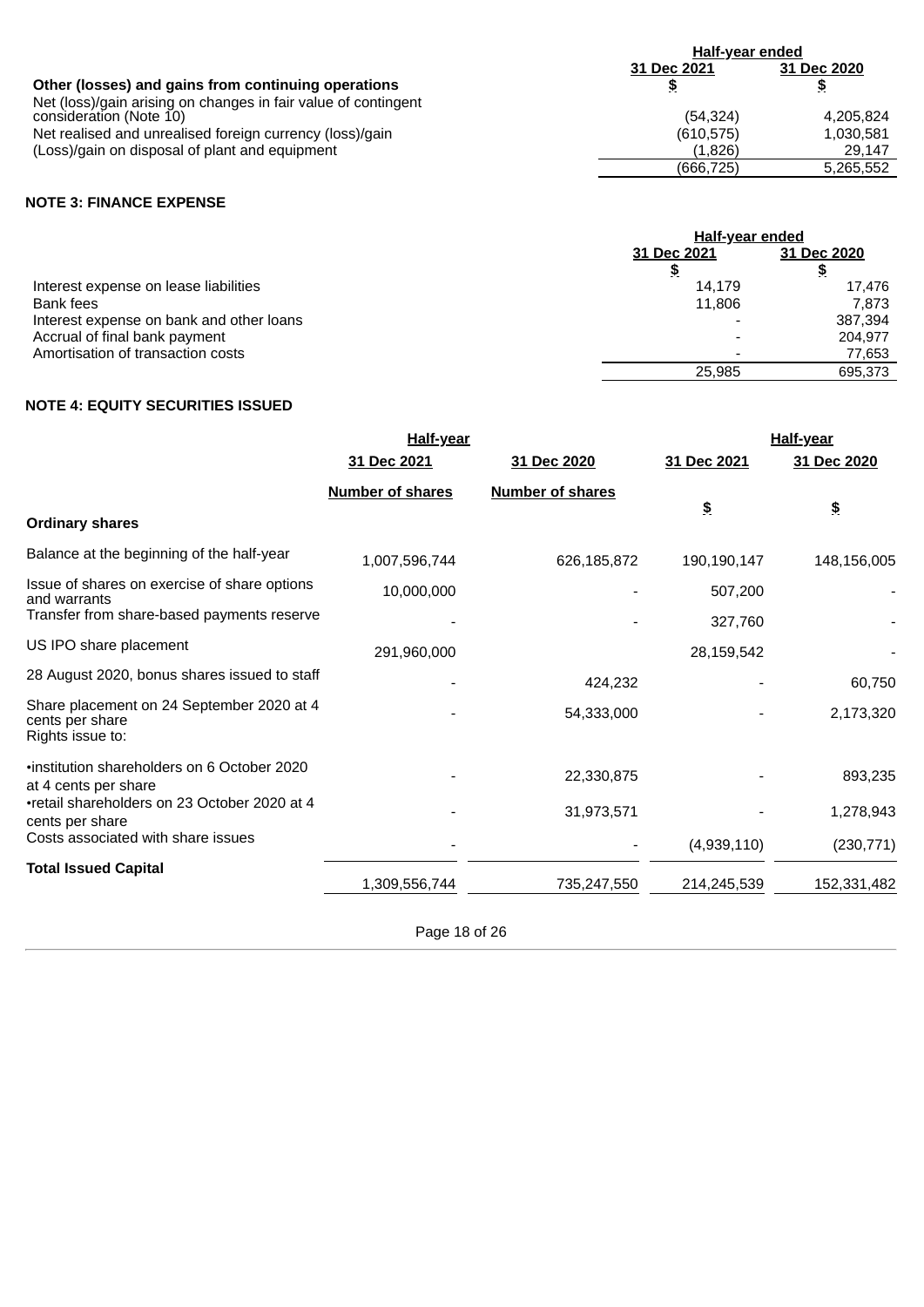# **NOTE 5: SHARE OPTIONS AND WARRANTS**

During the half-year ended 31 December 2021, 2,000,000 share options were exercised at \$0.0136 per share option and 8,000,000 warrants were exercised at \$0.06 per warrant.

On 2 December 2021, shareholders at the Annual General Meeting approved the issuing of 47,786,607 share options to subscribe for 47,786,607 shares at \$0.2014 per share to Dr Errol De Souza, Executive Chairman. The options were issued on 22 December 2021, details of the issue are set out below:

| <b>Grant date</b> | <b>Vesting date</b> | <b>Expiry date</b> | <b>Exercise</b><br>price | <b>Number</b> | <b>Fair value</b><br>of issue |
|-------------------|---------------------|--------------------|--------------------------|---------------|-------------------------------|
| 02-December-2021  | 30-September-2021   | 30-September-2026  | \$0.2014                 | 2,986,663     | \$0.074                       |
| 02-December-2021  | 31-December-2021    | 31-December-2026   | \$0.2014                 | 2,986,663     | \$0.076                       |
| 02-December-2021  | 31-March-2022       | 31-March-2027      | \$0.2014                 | 2,986,663     | \$0.078                       |
| 02-December-2021  | 30-June-2022        | 30-June-2027       | \$0.2014                 | 2,986,663     | \$0.079                       |
| 02-December-2021  | 30-September-2022   | 30-September-2027  | \$0.2014                 | 2,986,663     | \$0.081                       |
| 02-December-2021  | 31-December-2022    | 31-December-2027   | \$0.2014                 | 2,986,663     | \$0.082                       |
| 02-December-2021  | 31-March-2023       | 31-March-2028      | \$0.2014                 | 2,986,663     | \$0.084                       |
| 02-December-2021  | 30-June-2023        | 30-June-2028       | \$0.2014                 | 2,986,663     | \$0.085                       |
| 02-December-2021  | 30-September-2023   | 30-September-2028  | \$0.2014                 | 2,986,663     | \$0.086                       |
| 02-December-2021  | 31-December-2023    | 31-December-2028   | \$0.2014                 | 2,986,663     | \$0.088                       |
| 02-December-2021  | 31-March-2024       | 31-March-2029      | \$0.2014                 | 2,986,663     | \$0.089                       |
| 02-December-2021  | 30-June-2024        | 30-June-2029       | \$0.2014                 | 2,986,663     | \$0.090                       |
| 02-December-2021  | 30-June-2024        | 30-September-2029  | \$0.2014                 | 2,986,663     | \$0.091                       |
| 02-December-2021  | 30-June-2024        | 31-December-2029   | \$0.2014                 | 2,986,663     | \$0.092                       |
| 02-December-2021  | 30-June-2024        | 31-March-2030      | \$0.2014                 | 2,986,663     | \$0.093                       |
| 02-December-2021  | 30-June-2024        | 30-June-2030       | \$0.2014                 | 2,986,662     | \$0.094                       |
|                   |                     |                    |                          | 47,786,607    |                               |

A Black-Scholes model was used to obtain the fair value of the above share options. Inputs used are summarised below:

| Share price at date of granting | \$0.125  |
|---------------------------------|----------|
| Exercise price                  | \$0.2014 |
| Bionomics share volatility      | 85.53%   |
| Risk free interest rate         | 0.413%   |
|                                 |          |

On 2 December 2021, shareholders at the Annual General Meeting approved the issuing of 13,430,160 share options to subscribe for 13,430,160 shares at \$0.09645 per share to Dr Errol De Souza, Executive Chairman. The share options were issued on 22 December 2021, details of the issue are set out below:

Page 19 of 26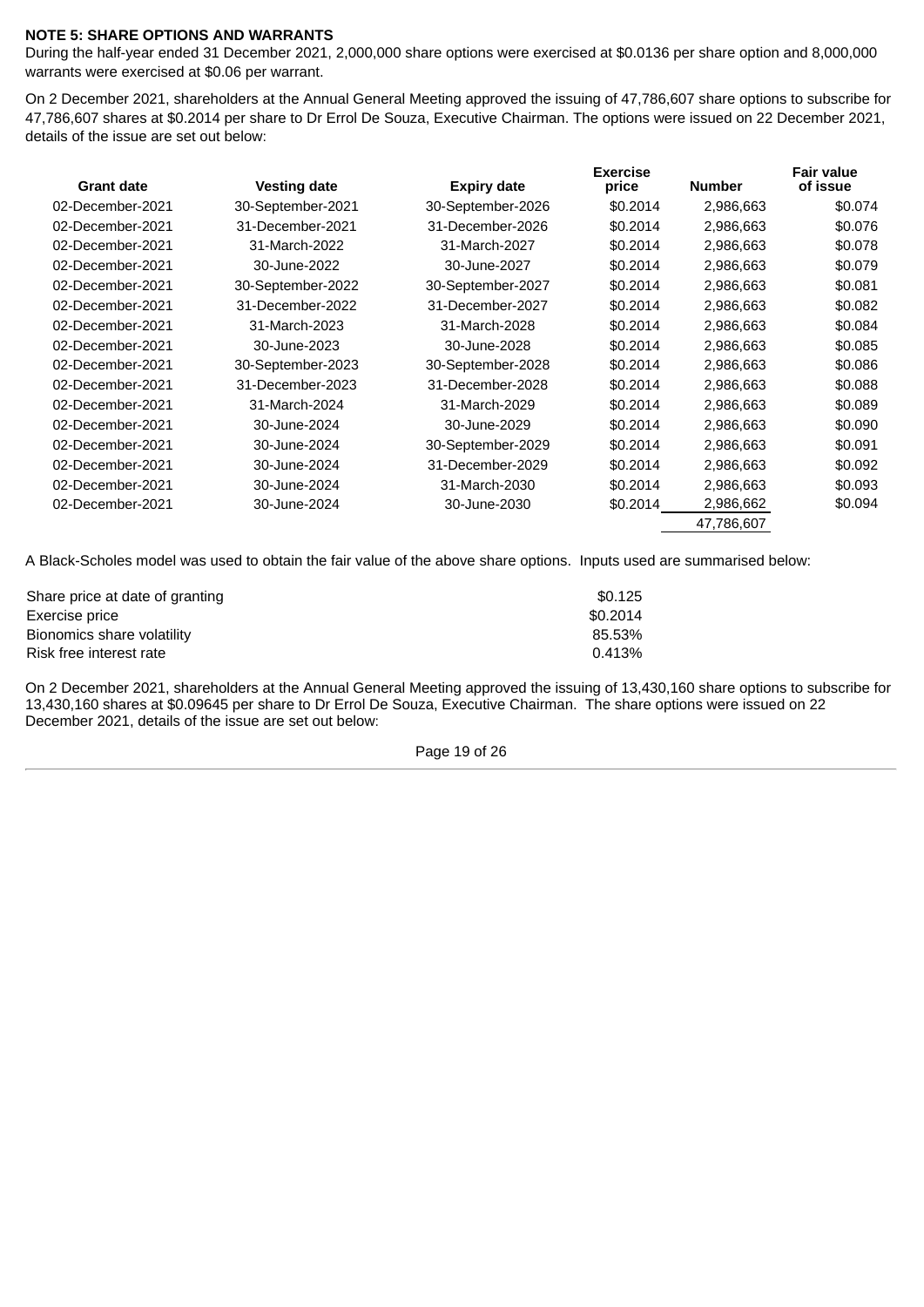| <b>Grant date</b> | <b>Vesting date</b> |                    | <b>Exercise</b><br>price | <b>Number</b> | <b>Fair value of</b><br><b>issue</b> |
|-------------------|---------------------|--------------------|--------------------------|---------------|--------------------------------------|
|                   |                     | <b>Expiry date</b> |                          |               |                                      |
| 02-December-2021  | 31-March-2022       | 31-March-2027      | \$0.09645                | 839,385       | \$0.090                              |
| 02-December-2021  | 30-June-2022        | 30-June-2027       | \$0.09645                | 839.385       | \$0.091                              |
| 02-December-2021  | 30-September-2022   | 30-September-2027  | \$0.09645                | 839,385       | \$0.092                              |
| 02-December-2021  | 31-December-2022    | 31-December-2027   | \$0.09645                | 839,385       | \$0.094                              |
| 02-December-2021  | 31-March-2023       | 31-March-2028      | \$0.09645                | 839,385       | \$0.095                              |
| 02-December-2021  | 30-June-2023        | 30-June-2028       | \$0.09645                | 839,385       | \$0.096                              |
| 02-December-2021  | 30-September-2023   | 30-September-2028  | \$0.09645                | 839.385       | \$0.097                              |
| 02-December-2021  | 31-December-2023    | 31-December-2028   | \$0.09645                | 839.385       | \$0.098                              |
| 02-December-2021  | 31-March-2024       | 31-March-2029      | \$0.09645                | 839.385       | \$0.098                              |
| 02-December-2021  | 30-June-2024        | 30-June-2029       | \$0.09645                | 839.385       | \$0.099                              |
| 02-December-2021  | 30-September-2024   | 30-September-2029  | \$0.09645                | 839,385       | \$0.100                              |
| 02-December-2021  | 31-December-2024    | 31-December-2029   | \$0.09645                | 839,385       | \$0.101                              |
| 02-December-2021  | 31-March-2025       | 31-March-2030      | \$0.09645                | 839,385       | \$0.102                              |
| 02-December-2021  | 30-June-2025        | 30-June-2030       | \$0.09645                | 839,385       | \$0.102                              |
| 02-December-2021  | 30-September-2025   | 30-September-2030  | \$0.09645                | 839,385       | \$0.103                              |
| 02-December-2021  | 31-December-2025    | 31-December-2030   | \$0.09645                | 839,385       | \$0.104                              |
|                   |                     |                    |                          | 13,430,160    |                                      |

A Black-Scholes model was used to obtain the fair value of the above share options. Inputs used are summarised below:

| Share price at date of granting | \$0.125   |
|---------------------------------|-----------|
| Exercise price                  | \$0.09645 |
| Bionomics share volatility      | 85.53%    |
| Risk free interest rate         | 0.413%    |

During the half-year ended 31 December 2021, 754,000 share options lapsed, details are set out below:

| Number of<br>share options | <b>Exercise price</b> |
|----------------------------|-----------------------|
| 15.000                     | \$0.4077              |
| 5.000                      | \$0.4311              |
| 15,000                     | \$0.5750              |
| 260,000                    | \$0.3479              |
| 100.000                    | \$0.2912              |
| 100,000                    | \$0.6960              |
| 100.000                    | \$0.4892              |
| 4.000                      | \$0.6611              |
| 5.000                      | \$0.2912              |
| 100.000                    | \$0.5125              |
| 50,000                     | \$0.4838              |
| 754,000                    |                       |

During the half-year ended 31 December 2021, 16,082,988 warrants lapsed that had an exercise price of \$0.5674 per warrant.

Page 20 of 26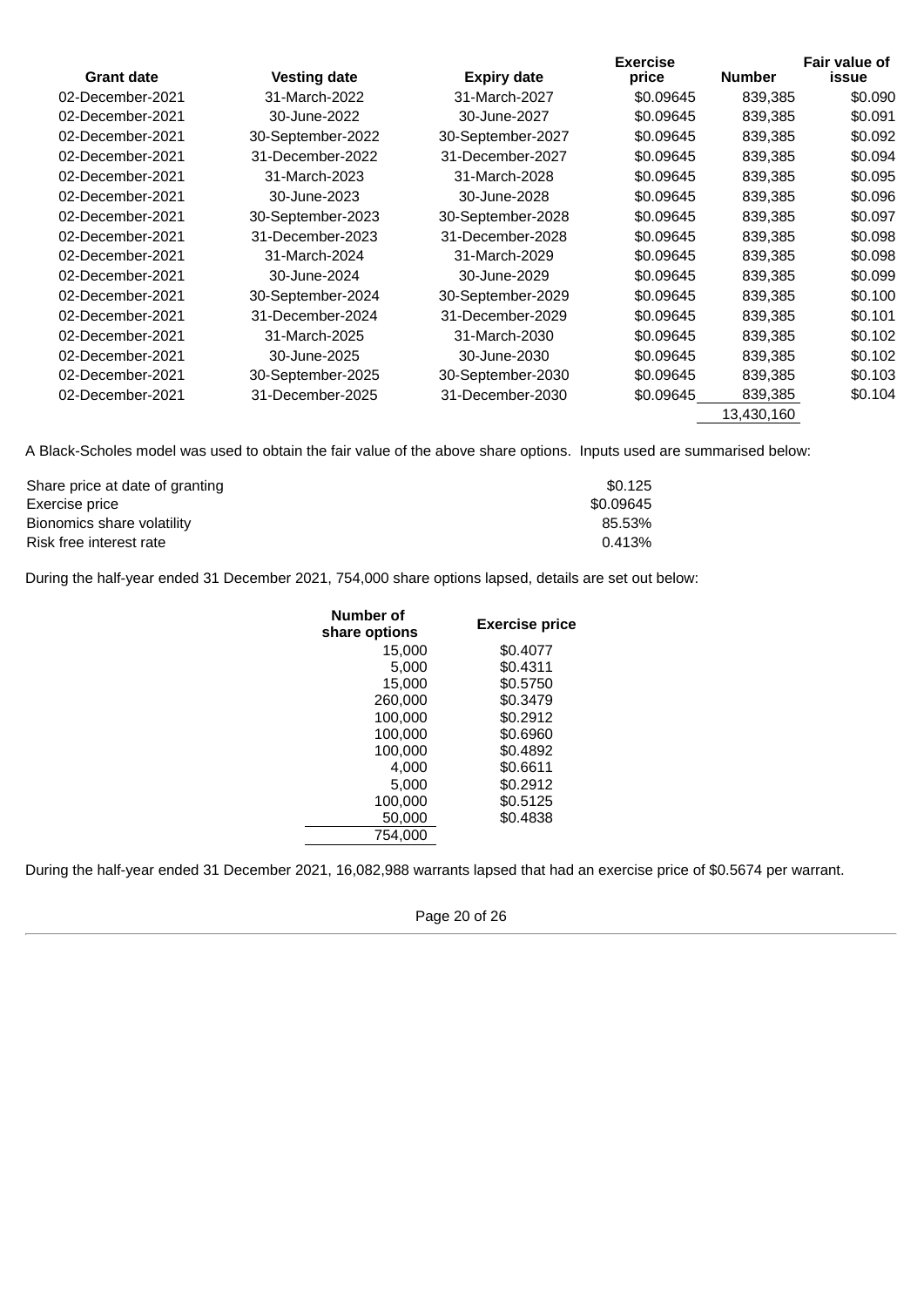# **NOTE 6: CHANGE IN ACCOUNTING ESTIMATES**

There has been no change in the basis of accounting estimates since the last annual reporting date.

#### **NOTE 7: CONTINGENCIES AND COMMITMENTS**

There has been no change in contingent liabilities and commitments since the last annual reporting date.

#### **NOTE 8: KEY MANAGEMENT PERSONNEL**

Since 30 June 2021, the only changes in key management personnel were the appointment of Mr Miles Davies as a non-executive Director on 1 July 2021 and the resignation of Mr Mitchell Kaye, non-executive director, on 31 December 2021.

There have been no changes to remuneration arrangements of key management personnel from what was disclosed in the 2021 annual financial report, with the exception of Dr Errol De Souza employment contract from 1 July 2021 (details disclosed in the subsequent event note in the 2021 financial report) and share options issued which are disclosed in Note 5. No additional payments were made to Mr Mitchell Kaye on his resignation.

# **NOTE 9: CASH FLOW INFORMATION**

Cash and cash equivalents at the end of the reporting period as shown in the consolidated statement of cash flows can be reconciled to the related items in the consolidated statement of financial position as follows:

|                            |             | <u>Half-year ended</u> |  |  |
|----------------------------|-------------|------------------------|--|--|
|                            | 31 Dec 2021 | 31 Dec 2020            |  |  |
|                            |             | ъ                      |  |  |
| Cash and cash equivalents: | 40.351.584  | 5,739,547              |  |  |
|                            |             |                        |  |  |

# **NOTE 10: FAIR VALUE OF FINANCIAL INSTRUMENTS**

Some of the Group's financial assets and liabilities are measured at fair value at the end of each reporting period. The value of other financial assets and liabilities approximate their fair value. The following table gives information about how the fair values of these financial assets and liabilities are determined.

|                                        |                       | <b>Fair Value as at</b> |                                |                               |                                                                                                                                     |                                                                                                                                     |
|----------------------------------------|-----------------------|-------------------------|--------------------------------|-------------------------------|-------------------------------------------------------------------------------------------------------------------------------------|-------------------------------------------------------------------------------------------------------------------------------------|
| <b>Financial</b><br><b>Liabilities</b> | <b>31 Dec</b><br>2021 | 30 June 2021            | <b>Fair value</b><br>hierarchy | <b>Valuation</b><br>technique | Significant unobservable<br>inputs                                                                                                  | <b>Relationship of</b><br>unobservable inputs<br>to fair value                                                                      |
| Contingent<br>consideration            | 1.816.980             | 1.762.656               | Level 3                        | Discounted<br>cash flow       | Discount rate of 25% (pre-<br>tax) applied to milestone<br>and royalty projections,<br>probability adjusted<br>revenue projections. | The lower the discount<br>rate, the lower the<br>value. The higher the<br>milestone and royalty<br>projections the higher<br>value. |

#### **Contingent Consideration**

During the year ended 30 June 2013, the Company acquired Eclipse Therapeutics, Inc (Eclipse) into its wholly owned subsidiary Bionomics, Inc. Part of the consideration are potential cash earn-outs to Eclipse security holders based on achieving late stage development success or partnering outcomes of the Eclipse asset that was acquired. This liability is recorded at fair value; information about the calculation of the fair value is set out above. Due to changes in the projected inputs, being the timing and quantum of expected cash outflow at 31 December 2021 the liability has increased by \$54,324.

Page 21 of 26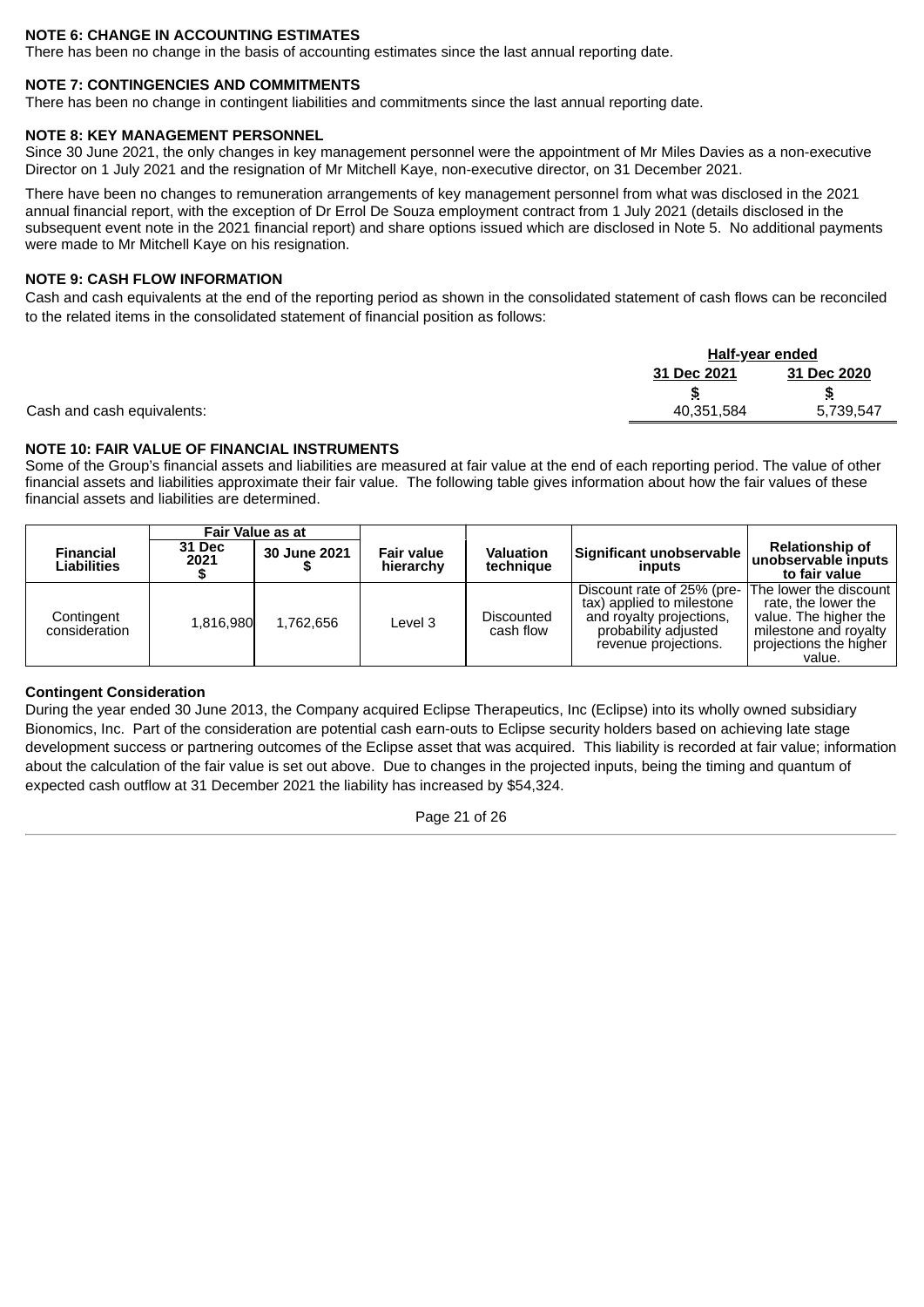|                                                                                                                 | <b>Half-year ended</b>          |             |  |
|-----------------------------------------------------------------------------------------------------------------|---------------------------------|-------------|--|
|                                                                                                                 | <b>Contingent consideration</b> |             |  |
|                                                                                                                 | 31 Dec 2021                     | 31 Dec 2020 |  |
|                                                                                                                 |                                 |             |  |
| Opening balance                                                                                                 | 1.762.656                       | 4.975.159   |  |
| Total (gain)/loss:                                                                                              |                                 |             |  |
| recognised under "other gains or (losses)" in the Statement of Profit or Loss and Other<br>Comprehensive Income | 54.324                          | (4,205,824) |  |
| Closing balance                                                                                                 | 1.816.980                       | 769,335     |  |

The carrying value of all other financial assets and liabilities approximate their fair value.

# **NOTE 11: RELATED PARTIES**

During the half-year ended 31 December 2021 the following related party transactions occurred:

- **Shares issued to Apeiron and related entities (a director related entity)** 647,773 American Depositary Shares (ADSs) each representing 180 ordinary shares, at US\$12.35 per ADS  $(116,599,140$  shares at \$0.09645 per share) as a result of the US IPO;
- **Shares issued to BVF Partners (a director related entity)** 40,486 ADSs, each representing 180 ordinary shares, at US\$12.35 per ADS (7,287,480 shares at \$0.09645 per share) as a result of the US IPO; and
	- **Share options issued to Directors** 61,216,767 share options were issued to Dr Errol De Souza. Executive Chairman, details about these share options are set out in Note 5 to the half-year financial report.

# **NOTE 12: SUBSEQUENT EVENTS**

On 6 January 2022, the underwriters for the US IPO exercised in full the underwriters' option to purchase additional ADSs and 243,300 ADSs were issued at US\$12.35 per ADS raising US\$3,004,755, with issuance costs of US\$210,333 resulting in net proceeds being received of US\$2,794,442.

There are no other matters or circumstances that have arisen since 31 December 2021 that has significantly affected or may affect the consolidated entity's operations, the results of those operations or the state of affairs in future financial years.

# **NOTE 13: SEGMENT INFORMATION**

The Group operates in one segment being "drug development" in Australia. This is the basis on which its internal reports are reviewed and used by the Board of Directors (the "chief operating decision maker") in monitoring, assessing performance and in determining the allocation of resources.

The results, assets and liabilities from this segment are equivalent to the consolidated financial statements.

# **NOTE 14: IMPACT OF COVID-19**

The Board and Management have considered the impact of COVID-19 on the Company's operations and financial performance. Overall, operations for the half-year ended 31 December 2021 have not been materially affected by the COVID-19 pandemic.

The Phase 2b ATTUNE PTSD and Phase 2 PREVAIL SAD clinical trials started in United States during July 2021 and January 2022, respectively. Bionomics has not been notified to date of any

Page 22 of 26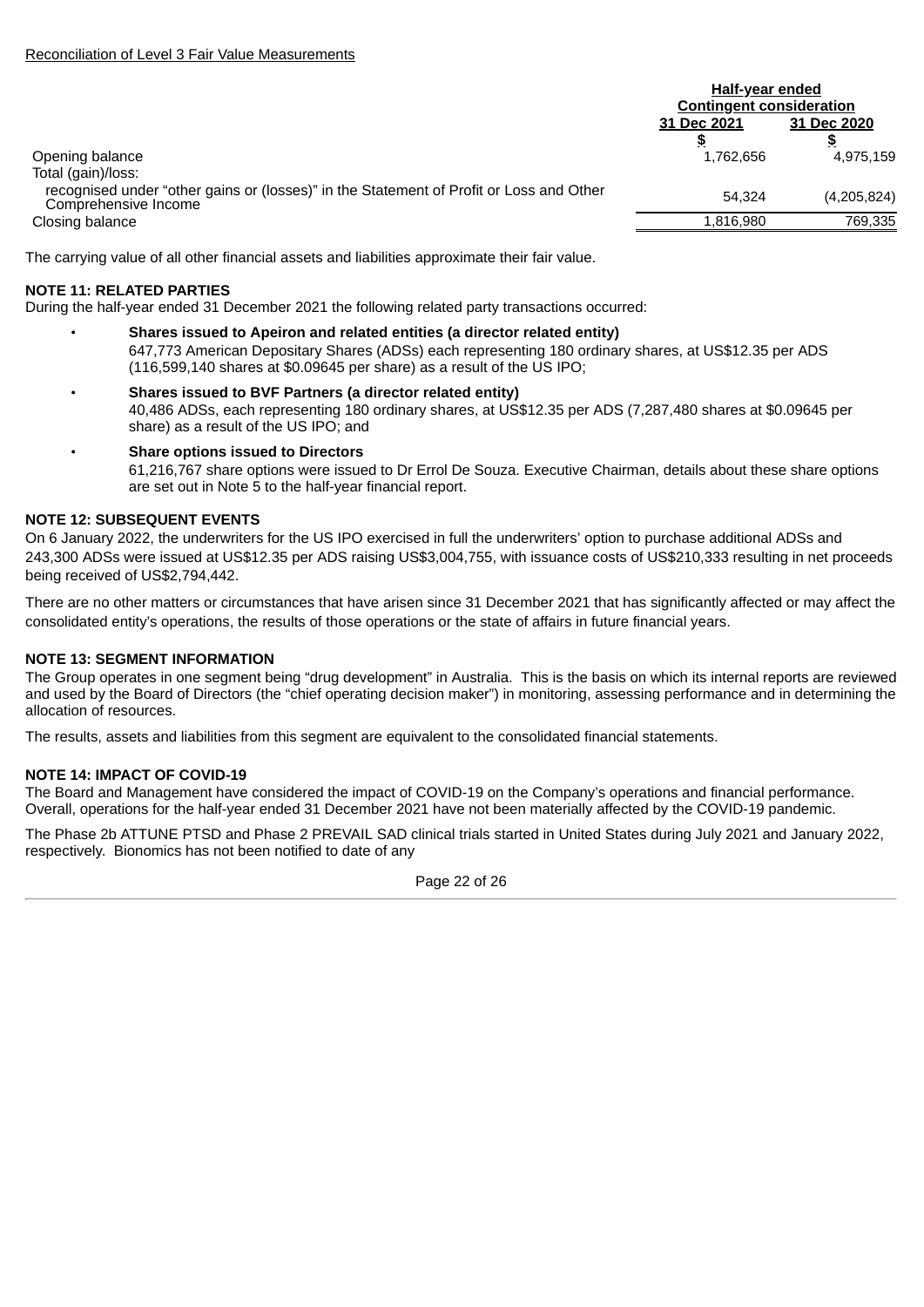material issues arising from COVID-19. However, there may be disruptions caused by the COVID-19 pandemic that may result in increased costs and delays in completing the PTSD and SAD clinical trials. The Company is working closely with its clinical partners and has taken the necessary steps to allow for adjustments, where possible, in the clinical trial protocols should they be required due to restrictions that may be imposed during the COVID-19 pandemic.

The Company cannot predict the scope and severity of any further disruptions as a result of COVID-19 or its impact on the business. Unforeseen disruptions to the business or any of the third parties we use, including the collaborators, contract organisations, manufacturers, suppliers, clinical trial sites, and regulators, could materially and negatively impact our ability to conduct business in the manner and on the timelines presently planned. The extent to which COVID-19 pandemic may continue to impact the business and financial performance will depend on future developments, which are highly uncertain and cannot be predicted with confidence. Currently, the Company is unable to determine the extent of the impact of the pandemic on the clinical trials, operations and financial performance going forward. These developments are highly uncertain and unpredictable and may materially adversely affect the Company's future operating results and financial position.

Page 23 of 26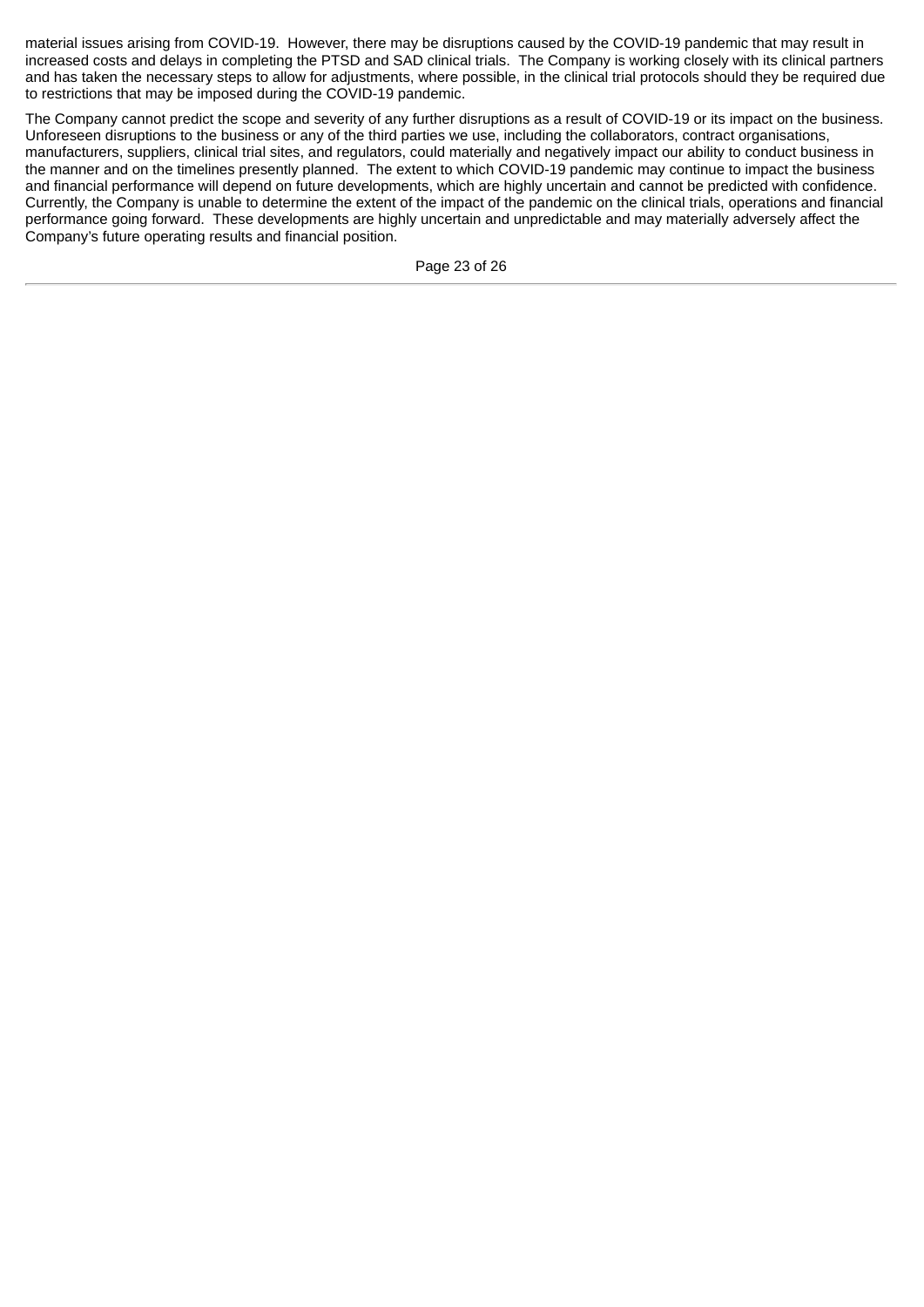# <span id="page-27-0"></span>**BIONOMICS LIMITED Directors' Declaration**

The Directors declare that:

- (a) in the Directors' opinion, there are reasonable grounds to believe that the Company will be able to pay its debts as and when they become due and payable; and
- (b) in the Directors' opinion, the attached financial statements and notes thereto are in accordance with the *Corporations Act 2001*, including compliance with accounting standard and giving a true and fair view of the financial position and performance of the consolidated entity.

Signed in accordance with a resolution of the Directors made pursuant to section 303(5) of the *Corporations Act 2001*.

On behalf of the Directors

End de Souza

**Errol De Souza Executive Chairman**

Adelaide, 23 February 2022

Page 24 of 26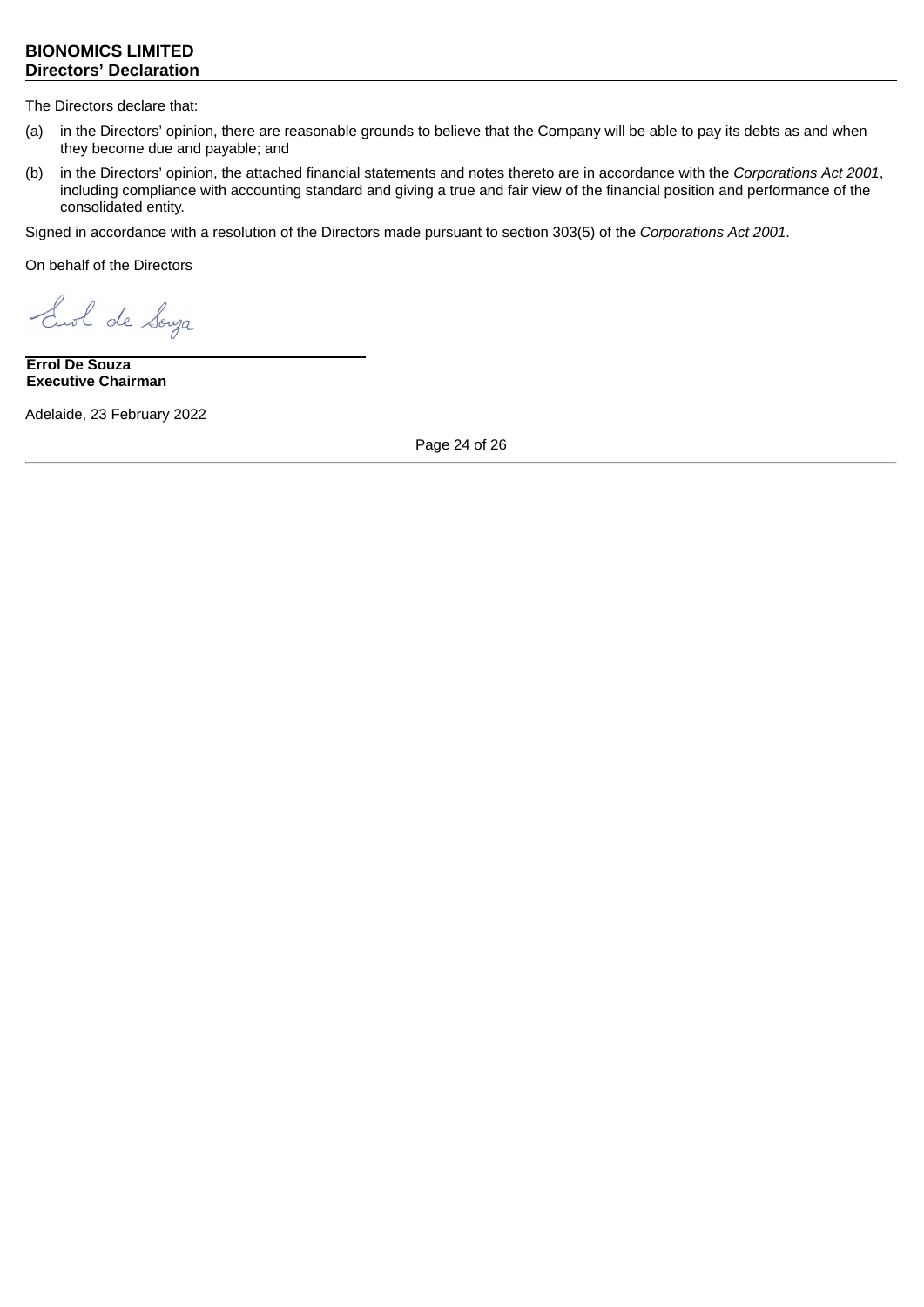

Ernst & Young 121 King William Street Adelaide SA 5000 Australia GPO Box 1271 Adelaide SA 5001

Tel: +61 8 8417 1600 Fax: +61 8 8417 1775 ey.com/au

# <span id="page-28-0"></span>**Independent auditor's review report to the members of Bionomics Limited**

## **Report on the half‑year financial report**

## **Conclusion**

We have reviewed the accompanying half-year financial report of Bionomics Limited (the Company) and its subsidiaries (collectively the Group), which comprises the condensed consolidated statement of financial position as at 31 December 2021, the condensed consolidated statement of profit or loss and comprehensive income, condensed consolidated statement of changes in equity and condensed consolidated statement of cash flows for the half-year ended on that date, notes comprising a summary of significant accounting policies and other explanatory information, and the directors' declaration.

Based on our review, which is not an audit, nothing has come to our attention that causes us to believe that the half-vear financial report of the Group is not in accordance with the *Corporations Act 2001*, including:

- a. Giving a true and fair view of the consolidated financial position of the Group as at 31 December 2021 and of its consolidated financial performance for the half-year ended on that date; and
- b. Complying with Accounting Standard AASB 134 *Interim Financial Reporting* and the *Corporations Regulations 2001.*

#### **Basis for conclusion**

We conducted our review in accordance with ASRE 2410 *Review of a Financial Report Performed by the Independent Auditor of the Entity* (ASRE 2410). Our responsibilities are further described in the *Auditor's responsibilities for the review of the half-year financial report* section of our report. We are independent of the Group in accordance with the auditor independence requirements of the *Corporations Act* 2001 and the ethical requirements of the Accounting Professional and Ethical Standards Board's APES 110 *Code of Ethics for Professional Accountants (including Independence Standards*) (the Code) that are relevant to our audit of the annual financial report in Australia. We have also fulfilled our other ethical responsibilities in accordance with the Code.

# **Directors' responsibilities for the half‑year financial report**

The directors of the Company are responsible for the preparation of the half-year financial report that gives a true and fair view in accordance with Australian Accounting Standards and the *Corporations Act 2001* and for such internal control as the directors determine is necessary to enable the preparation of the half-year financial report that is free from material misstatement, whether due to fraud or error.

# **Auditor's responsibilities for the review of the half-year financial report**

Our responsibility is to express a conclusion on the half year financial report based on our review. ASRE 2410 requires us to conclude whether we have become aware of any matter that makes us believe that the half year financial report is not in accordance with the *Corporations Act* 2001

A member firm of Ernst & Young Global Limited Liability limited by a scheme approved under Professional Standards Legislation

Page 25 of 26